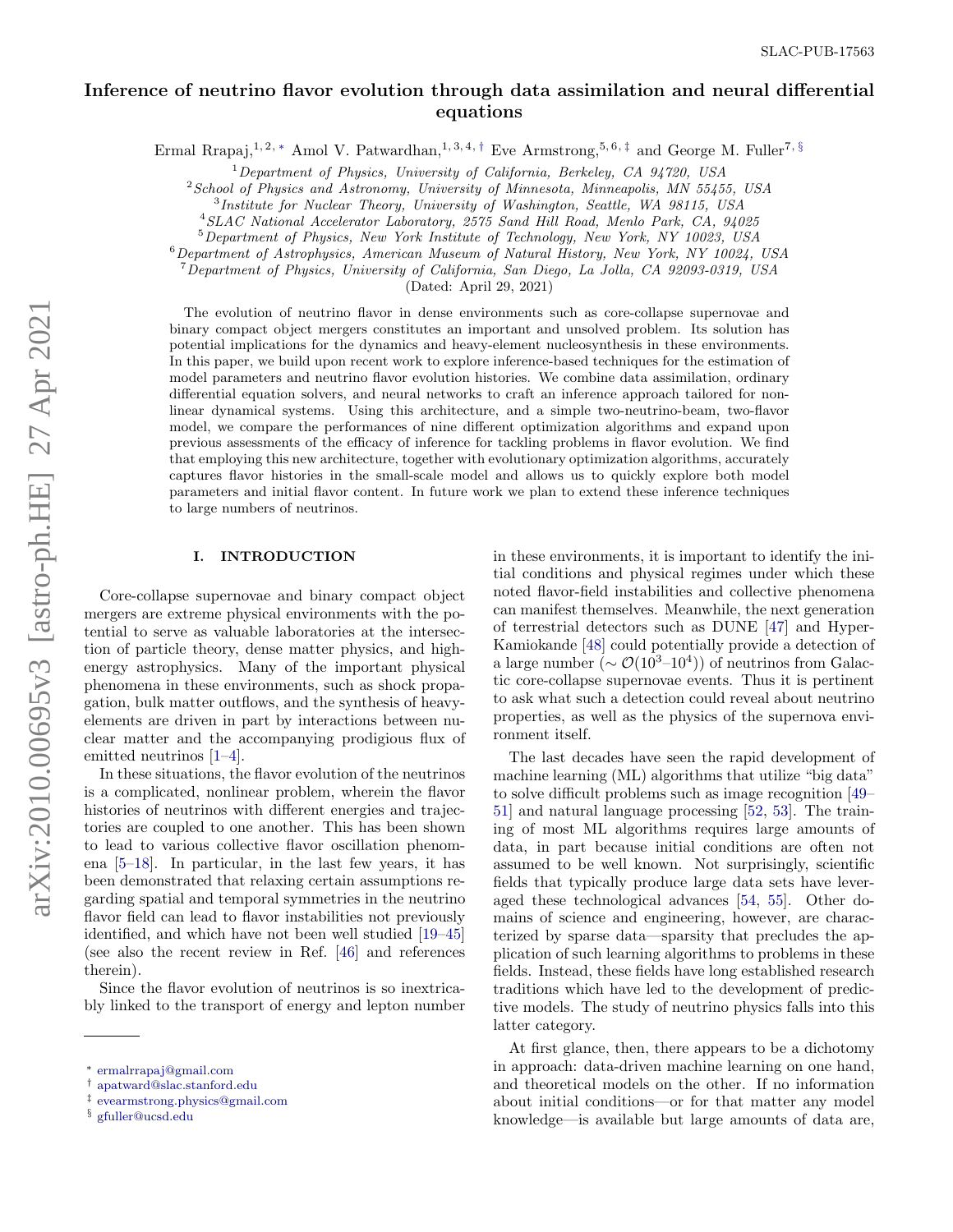the first approach seems very reasonable. When dealing with sparse data, however, knowledge of the model and initial conditions is invaluable. In the physical sciences and engineering fields characterized by sparse data and highly developed theoretical frameworks, functions chosen to represent any unknown parts of a model are typically dictated by the researchers' experience and intuition. This educated guesswork might not account for all functional forms that may appropriately represent the data. This situation calls for a less biased—and more general—means of model estimation.

Recently, in calculations of neutrino flavor transformation, there have been attempts [\[56,](#page-12-10) [57\]](#page-12-11) to combine the best from both approaches noted above, by utilizing an inference procedure known as statistical data assimilation (SDA). In an SDA procedure, real or simulated data are considered together with assumed theoretical constraints, to complete a model with one or more unknown parameters. "Completing the model" here refers to the task of simultaneously determining the evolution histories of state variables, as well as the values of unknown parameters, subject to data and physical constraints. In [\[56,](#page-12-10) [57\]](#page-12-11) the authors used inference to predict the flavor transformation histories of two mono-energetic neutrino beams coherently interacting with each other and with a matter background potential. Simulated "measurements" of neutrino flavor at the endpoint of the evolution, as well as theoretical constraints at other points along the trajectory, were utilized to compute the evolution histories by approximating the value of the neutrino beam flavor on a grid of uniformly-spaced radial locations. Several distinct functional forms for the unknown parameters were tested. Also in [\[57\]](#page-12-11) the effects of incrementally adding theoretical constraints to improve the inference efficacy were analyzed.

This work explores new directions in applying SDA for constraining neutrino flavor evolution histories inside core-collapse supernovae. There are two key differences with respect to previous work. Firstly, we eliminate uniformity in grid discretization. Specifically, we include an adaptive step differential equation solver in the neural architecture [\[58\]](#page-12-12), and we employ a deep neural network that replaces any guesswork, on the part of the researcher, of the functional forms of unknown parameters. The chosen neural architecture is a universal function approximator [\[59\]](#page-12-13), which removes the need for guessing functional forms of unknown parameters. The solver precludes any possible model error associated with grid discretization. Secondly, we perform the calculations using nine distinct optimization algorithms, for a comparative analysis of performance.

Here we study a two-neutrino-beam, two-flavor system, with one beam initially electron flavor and the other  $x$ flavor. Given the initial flavor configuration, this toy problem can be evolved from the supernova "source" to the "detector" without significant computational difficulties [\[60\]](#page-12-14). Our focus, however, is not the forward evolution, but rather the estimation of model parameters re2

sponsible for a given detection.

Our results show that inference, even given such an apparently-simple setup, is an intricate task. We find that, for the specific small-scale model examined in this paper, evolutionary algorithms perform well in both the estimation of unknown parameters and initial conditions. However, this may change in more complicated setups and with large number of unknown parameters and a hybrid approach of consecutive optimizations, for instance, evolutionary algorithms followed by gradient and hessian based methods, might be more appropriate. In what follows, we will discuss the potential advantages of adaptivestep-size solvers.

In Sec. [II,](#page-1-0) we describe the algorithmic setup and specifics of the problem. Then we perform two sets of inference experiments. In the first set (Secs. [III](#page-4-0) and [IV\)](#page-5-0), we estimate unknown parameters governing the matter potential, assuming the initial conditions on flavor to be known. In the second set (Secs. [V](#page-7-0) and [VI\)](#page-8-0), we instead estimate the initial conditions, assuming the matter potential to be known. In Sec. [VII](#page-8-1) we make further considerations regarding the comparison of different models and estimation of uncertainties. We present conclusions in Sec. [VIII.](#page-9-0)

# <span id="page-1-0"></span>II. INVERSE PROBLEMS AND NEURAL NETWORK OPTIMIZATION

#### A. General Framework

Data assimilation is an inverse problem formulation [\[61\]](#page-13-0): a procedure whereby information in measurements is used to complete a model of the system from which the measurements were obtained. For our purposes, the model  $\boldsymbol{F}$  is written as a set of ordinary differential equations that evolve in affine parameter  $r$  as:

<span id="page-1-1"></span>
$$
\frac{\mathrm{d}\boldsymbol{u}}{\mathrm{d}r} = \boldsymbol{F}(\boldsymbol{u},r,\boldsymbol{\theta})\tag{1}
$$

where the vector  $\boldsymbol{u}$  is the observable being modeled, with initial value  $u_0$ . The affine parametrization r may be, for example, time or distance. Any unknown parameter that influences the forward problem (differential equation) is denoted by  $\theta$ . An observation  $u_D$  is made at a detector location R and one seeks to estimate  $\theta$  that best fits this observation. This is achieved through minimization of the cost function:

<span id="page-1-2"></span>
$$
Cost(\boldsymbol{\theta}) = \left[\boldsymbol{u}_D - \boldsymbol{u}_\theta(R)\right]^T \boldsymbol{W} \left[\boldsymbol{u}_D - \boldsymbol{u}_\theta(R)\right] \qquad (2)
$$

where  $u_{\theta}(R)$  is the prediction from **F**. In practice, we may only observe a subset of the components of the vector  $u_D$ , while through  $\bm{F}$  all components are evolved in order to predict the final values at the detector. The sparse matrix  $W$  is introduced to select these components when computing the cost function.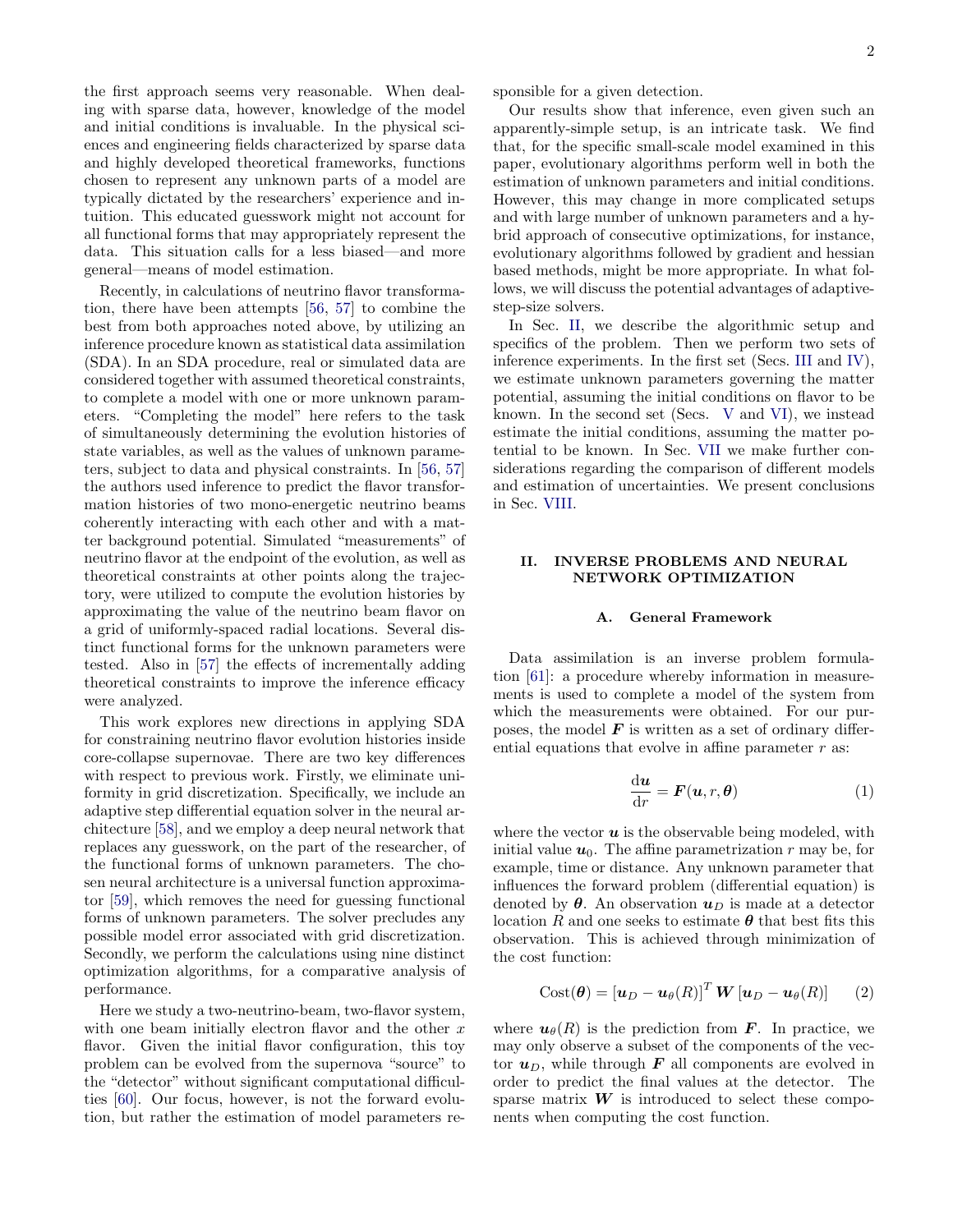

<span id="page-2-0"></span>FIG. 1. Data assimilation as a neural network architecture. The forward problem is represented by a set of first-order ordinary differential equations,  $\mathbf{F}(\mathbf{u}, r, \boldsymbol{\theta})$ , that depend on the unknown model parameters  $\boldsymbol{\theta}$ . Cost( $\boldsymbol{\theta}$ ) is the objective function whose minimum denotes the optimal solution of the inverse problem. Blue arrows denote the forward process of prediction, and red arrows denote the backward pass for error correction.

In [\[56,](#page-12-10) [57\]](#page-12-11), the cost function was comprised of three parts: model error, measurement error, and physical constraint terms. The model error, in addition to permitting uncertainty in the model parameter estimates, included terms related to the uniform discretization of the domain and finite difference approximation of the derivative. In addition, as the optimization algorithm took the grid points to be independent, we had imposed co-variation of the model coordinates into the cost function as an equality constraint. Here, we explicitly include only the measurement term in the cost function, as the neural architecture ensures that the other terms are automatically satisfied; this will be explained in detail below. In [\[57\]](#page-12-11), we also considered  $u_0$  to be an input in the form of a measurement. Here, in the first two experiments we follow the same assumption, but without explicitly including  $u_0$  as part of the cost function (the cost function implicitly depends on  $u_0$ , via the dynamical equations). In the last two experiments, we assume all model parameters are known, and we instead optimize the cost function by varying the initial conditions  $u_0$ .

In recent decades, machine learning has been used to provide solutions to ordinary differential equations [\[62–](#page-13-1) [66\]](#page-13-2). As the focus of this work is the inverse problem, the system of differential equations is a building block of our setup. As such, our goal is not to approximate the ODE solution through a neural architecture or discretized grid, but rather to understand which parameters in the ODE definition lead to a solution that best matches observations. Hence, we use the existing vast and established literature on solving ODEs through forward integration in the vein of incorporating model knowledge with machine learning. This is the motivation for using the recently developed neural ODE [\[58\]](#page-12-12) network for data assimilation. This network will automatically incorporate our model knowledge of the dynamical system, through Eq. [\(1\)](#page-1-1).

We include an adaptive step solver method in the neural architecture, removing the need for domain discretization and errors induced by such discretization. Specifically, we employ the Radau method [\[67\]](#page-13-3). The forwardproblem arrow in Fig. [1](#page-2-0) refers to this part of the archi-

tecture. The solution  $u_{\theta}(r)$  then satisfies all the physical constraints associated with Eq. [\(1\)](#page-1-1). Consequently, no model and no constraint terms are needed in the cost function. As such, the cost function in Eq.  $(2)$  contains only the measurement term. We have verified that the errors associated with model and constraint terms are within numerical precision ( $\lesssim 10^{-16}$ ). An additional feature of this setup is the reduction of the number of unknown parameters that require optimization. Obtaining adequate resolution in the previous setup required a rather large number of grid points. In this new architecture, the points in the domain are automatically chosen by the adaptive Radau method to solve the forward problem to machine precision.

At first glance, the choice to incorporate the ODE solver into the neural architecture may seem puzzling. The most general definition of a neural layer is a differentiable function with tensor input and output. This is the basis of a general differentiable programming architecture. Traditionally, neural layers are superpositions of simple primitive functions, but they need not be. Differential equation solvers naturally fit this framework, as an ODE solver has an input vector  $u(r_n)$  that outputs a new vector  $u(r_{n+1})$ , where the points  $(r_n$  and  $r_{n+1})$ and the separation between those points are determined adaptively. In order for the solver to be a neural layer, the output of the ODE solver must be differentiable with respect to the unknown parameters. This is achieved through automatic differentiation [\[68,](#page-13-4) [69\]](#page-13-5) and adjoint sensitivity analysis [\[70,](#page-13-6) [71\]](#page-13-7). Automatic differentiation in computer science encompasses a set of techniques for converting a program into a sequence of primitive operations that have specified routines for computing derivatives. It is efficient, in that there exists a linear time cost in computing values, and it is numerically stable. Adjoint sensitivity analysis allows for the automatic differentiation of ordinary differential equations. The code for this work was written in the Julia programming language [\[72\]](#page-13-8), and we used the DiffEqFlux package [\[73](#page-13-9)[–75\]](#page-13-10). While the interested reader may delve deeper into these interesting topics, for the purposes of this work, it suffices to state that the current architecture allows us to compute the Jacobian and Hessian matrices of the dynamical model  $(\nabla_{\theta} \text{Cost}(\theta) \text{ and } \partial_{\theta} \partial_{\theta} \text{Cost}(\theta)).$ 

Once the forward problem is implemented, one performs the minimization of the cost function. In Fig. [1](#page-2-0) this step is represented by the backward update arrow. Typically, in deep learning, the minimization is performed through stochastic gradient descent (SGD) [\[76\]](#page-13-11) (which requires the computation of the gradients mentioned). In practice, the step size of the parameter update is a hyper parameter of the training procedure, which must be tuned to achieve convergence. Many improvements on SGD have been developed through decades. For instance, AdaGrad [\[77\]](#page-13-12) and Adam [\[78\]](#page-13-13) are algorithms widely used in deep learning. LBFGS [\[79\]](#page-13-14), which also approximates the Hessian of the cost function, is a commonly used alternative to SGD.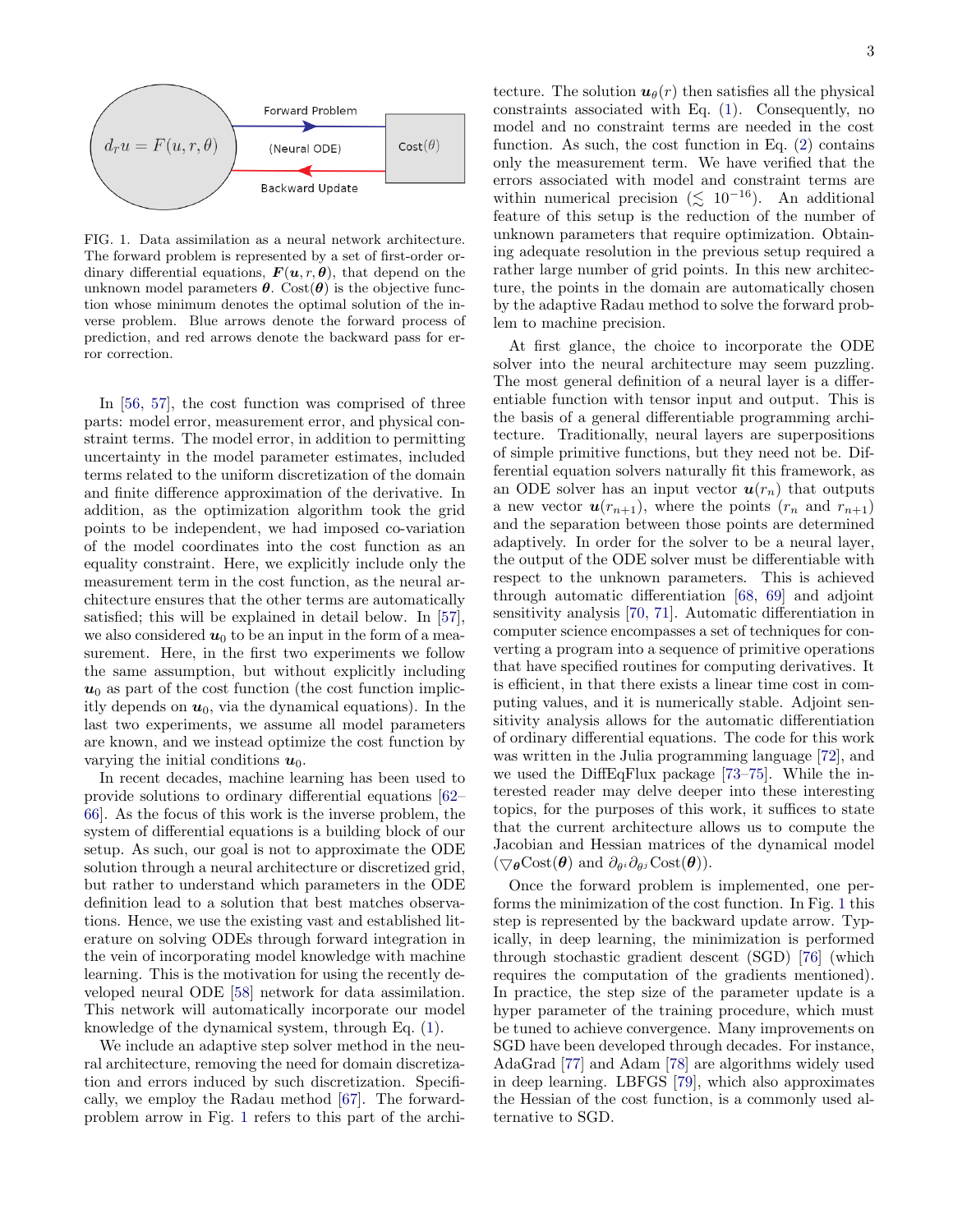The focus of this work is global optimization (finding the optimal value in the entire region of interest), and the algorithms mentioned above work locally, informed by gradients of the cost function. Hence, we also employed a number of global algorithms in our analysis. A list of algorithms used in this work, along with their classification, is given below:

- Monte Carlo based methods (gradient free): "Simulated Annealing" (SAMIN)  $[80, 81]$  $[80, 81]$  $[80, 81]$  — based on Metropolis-Hastings algorithm to generate samples from a thermodynamic system,
- Evolutionary algorithms (gradient free):
	- 1. "Improved Stochastic Ranking Evolution Strategy" (ISRES) [\[82,](#page-13-17) [83\]](#page-13-18) — based on a combination of a mutation rule (with a log-normal step-size update and exponential smoothing) and differential variation (update rule similar to Nelder–Mead [\[84\]](#page-13-19)) ,
	- 2. "Adaptive Particle Swarm Algorithm" (APS) [\[85\]](#page-13-20) — improve global coverage and convergence by switching between four evolutionary states: exploration, exploitation, convergence, and jumping out.
- Jacobian and Hessian based methods:
	- 1. "Interior Point Optimizer" (IPOPT) [\[86\]](#page-13-21) a primal-dual interior point method which uses line searches based on filter methods. IPOPT is designed to exploit 1st and 2nd derivative information if provided. If no Hessians are available, IPOPT will approximate them using a quasi-Newton methods, specifically a BFGS update.
	- 2. "Newton method with Trusted Region Hessian" (NTR)  $[87]$  — quadratic approximation of the objective function by means of the hessian with steps restricted to be within a 'trusted' region where the approximation is believed to be valid.
- Combination of global and local optimization:
	- 1. "Stochastic Global Optimization" (STOGO) [\[88\]](#page-13-23) — systematically divide the search space (which must be boundconstrained) into smaller hyper-rectangles via a branch-and-bound technique, and searching them by a gradient-based local-search algorithm.
	- 2. 'Multi-Level Single-Linkage" (MLSL) [\[89,](#page-13-24) [90\]](#page-13-25) — global optimization by a sequence of local optimizations from random starting points, in conjunction with local optimizations algorithms
- $-$  BOBYQA  $[91]$  (gradient free) boundconstrained optimization using an iteratively constructed quadratic approximation for the objective function,
- "Method of Moving Asymptotes"  $(MMA)$  [\[92\]](#page-13-27) — local, convex and separable approximation of the objective function from the gradient,
- $-$  LBFGS [\[93,](#page-13-28) [94\]](#page-13-29)  $-$  quasi-Newton method that approximates the Broyden–Fletcher–Goldfarb–Shanno algorithm (BFGS) [\[95\]](#page-14-0) using a limited amount of computer memory.

These algorithms cover a wide range of methodologies. For instance, multi-level algorithms (MLSL) have been used for over three decades in optimization, and nowadays are part of many statistical programming languages. Simulated annealing is another widely used algorithm, with over four decades of applications. In addition to the familiar Newton's method and IPOPT, we have also included evolutionary algorithms like ISRES and APS which are inspired by biological evolution [\[96\]](#page-14-1). Clearly, optimization is a rather fascinating and varied field. The numerical implementation can be found in NLopt [\[97\]](#page-14-2) and Optim [\[98\]](#page-14-3) packages. In all experiments covered in this work, we set the maximal number of iterations for the optimization procedure to 1000.

#### B. Specifics of the problem

The neutrino flavor evolution problem has been explained in detail in [\[57\]](#page-12-11). Here we summarize the system of differential equations,

<span id="page-3-0"></span>
$$
\boldsymbol{F}_i = \frac{\mathrm{d}\boldsymbol{P}_i}{\mathrm{d}r} = \left(\Delta_i \boldsymbol{B} + V(r)\hat{z} + \mu(r)\sum_{j \neq i} \boldsymbol{P}_j\right) \times \boldsymbol{P}_i \quad (3)
$$

Here,  $\Delta_i = \delta m^2/(2E_i)$  are the vacuum oscillation frequencies of neutrinos with energies  $E_i$ . The masssquared differences in vacuum are  $\delta m^2$ . The unit vector representing neutrino flavor mixing in vacuum is  $\mathbf{B} = \sin(2\alpha)\hat{x} - \cos(2\alpha)\hat{z}$ , where  $\alpha$  is the mixing angle between the flavor and mass eigenstates. The functions  $V(r)$  and  $\mu(r)$  are the potentials arising from neutrinomatter and neutrino-neutrino interactions, respectively. The "polarization vectors"  $P_i$ , which contain information about the flavor composition of the neutrinos, play the role of the state variable  $u$  from Eq. [\(1\)](#page-1-1), and the only components that are measured at the detector are the  $P<sub>z</sub>$  of each neutrino. Anti-neutrinos are not considered at present, and will be included in future work. The generalization to include anti-neutrinos is straightforward, and simply involves allowing for negative oscillation frequencies  $\Delta_i$  in Eq. [\(3\)](#page-3-0).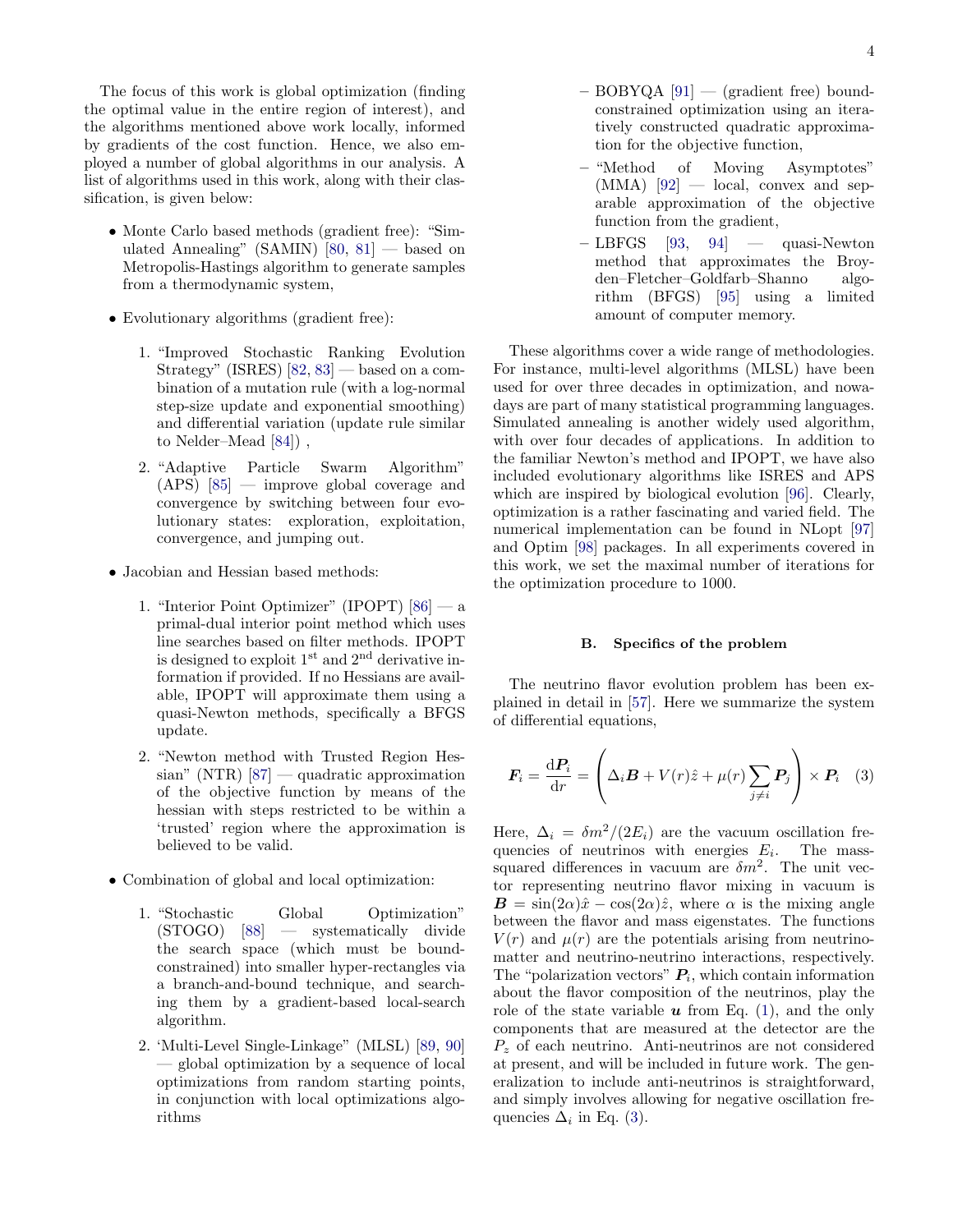In our model, we take the neutrino-neutrino potential to be,

$$
\mu(r) = \frac{\mu_0}{(r + \delta_0)^4}.
$$
\n(4)

This choice is consistent with how this coupling strength varies in the neutrino bulb model calculations employing the single-angle approximation. In our SDA experiments,  $\mu_0$  is taken to be a constant with a known value and  $\delta_0 = 10^{-3}$  is added to avoid any numerical singularities at  $r_0 = 0$ . The matter potential  $V(r)$  is chosen to be

<span id="page-4-3"></span>
$$
V(r) = \frac{V_0}{(r + \delta_0)^3}.
$$
 (5)

In the first two experiments,  $V_0$  is treated as an unknown parameter that we optimize. To generate the simulated "detector data"  $(u_D \text{ in Eq. (2)}),$  $(u_D \text{ in Eq. (2)}),$  $(u_D \text{ in Eq. (2)}),$  we use a constant value  $V_0 = \tilde{V}_0$  of the matter potential coefficient, given in table [I.](#page-4-1) As a thought experiment and proof of concept, we study a system of two neutrino beams, with all the parameters used for simulated data generation displayed in table [I.](#page-4-1) In future work we intend to study much larger systems.

| Parameter           | Value | <i>Initial polarization</i> | Value      |
|---------------------|-------|-----------------------------|------------|
| $\Delta_1$          | 30    | $P_{1,z}(r_0)$              | $-1.0$     |
| $\Delta_2$          | 55    | $P_{2,z}(r_0)$              | 1.0        |
| $\mu_0 \tilde{V}_0$ | 10.0  | Final polarization          | Value      |
|                     | 50.0  | $P_{1,z}(R)$                | 0.20575    |
| $\alpha$            | 0.15  | $P_{2,z}(R)$                | $-0.96750$ |
| $r_0$               | O     |                             |            |
| R                   | 5     |                             |            |

<span id="page-4-1"></span>TABLE I. Model parameters used for generating the simulated 'detector' data.  $\Delta_i$  are the vacuum oscillation frequencies of the neutrinos, and  $(\mu_0, V_0)$  are the multiplicative factors governing the neutrino-neutrino coupling potential  $\mu(r)$  and matter potential  $V(r)$ . Parameter  $\alpha$  is the mixing angle in vacuum. Neutrino 1 is initially  $x$  flavor and neutrino 2 is initially electron flavor, as is reflected in the respective initial  $P_z$  values.

Fig. [2](#page-4-2) displays the solution to the forward problem represented here by the z components of the polarization vectors as functions of  $r$ , for the model parameters of table [I.](#page-4-1) The two neutrino beams are initially in pure flavor states (electron and  $x$ ). At some intermediate distance, there occurs a large flavor transformation, and the two neutrino beams interchange flavors. As expected, with increasing distance, both matter and neutrino potentials become less relevant and we can observe vacuum oscillations.

### <span id="page-4-0"></span>III. MATTER POTENTIAL COUPLING AS AN UNKNOWN CONSTANT

In this section, we assume the matter potential coupling  $V_0$  is an unknown parameter and ask whether the



<span id="page-4-2"></span>FIG. 2. The solution to the forward problem, in terms of the z components of the polarization vectors,  $P_z$ , of the two neutrino beams, as functions of the affine parameter r. The parameters used in the forward integration are shown in table [I.](#page-4-1) One neutrino beam (orange) is initially electron flavor, and the other (blue) is initially x flavor. In this toy problem, we assume the detector to be at location  $r = 5$ . For solving the inverse problem, the only information available to the procedure is the polarization measured at this location.

z components of the polarization vectors of the two neutrino beams at the detector provide sufficient information to infer the true value  $\tilde{V}_0$  provided in Table [I.](#page-4-1) As this is a small system, and there is only one unknown parameter, we can plot the dependence of the cost function on the unknown parameter using repeated forward integration, as shown in Fig. [3.](#page-5-1) That is, the forward code was run several times with different parameter values  $V_0$ , and the corresponding values of  $P_z$  at the endpoint in each case were compared with the true values (that is, with  $V_0 = \tilde{V}_0$  to generate the cost function using Eq. [\(2\)](#page-1-2). In practice, physical systems contain many more particles, and more unknowns, rendering it infeasible to create the plot analogous to Fig. [3.](#page-5-1) We are considering a 'toy' problem, however, as a proof of concept for the approach we propose, and for the relative ease with which we may examine figures such as those displayed in this work.

From Fig. [3](#page-5-1) we see that at  $V_0 = \tilde{V}_0$  the cost function attains its global minimal value as expected. In addition, though, there are many local minima present, which will make it difficult for any local optimization algorithm to find the correct value  $\tilde{V}_0$  if the initial guess is in the vicinity of a different local minimum. In addition, in the parameter range with small  $V_0$  values, the cost function changes very quickly between large and small values. To understand how gradient and Hessian based optimizers would perform, in Fig. [4](#page-5-2) we plot the first and second derivatives of the cost as function of  $V_0$ . As the figures show, there are large fluctuations in the derivatives of the cost function at small values of  $V_0$ , and many stable local minima at large  $V_0$ . On the one hand, if the initial guess is small, gradient-based optimization will change the value of the guess drastically, and on the other hand, if the initial guess is large, the changes will be minuscule. This does not bode well for gradient- (and Hessian-)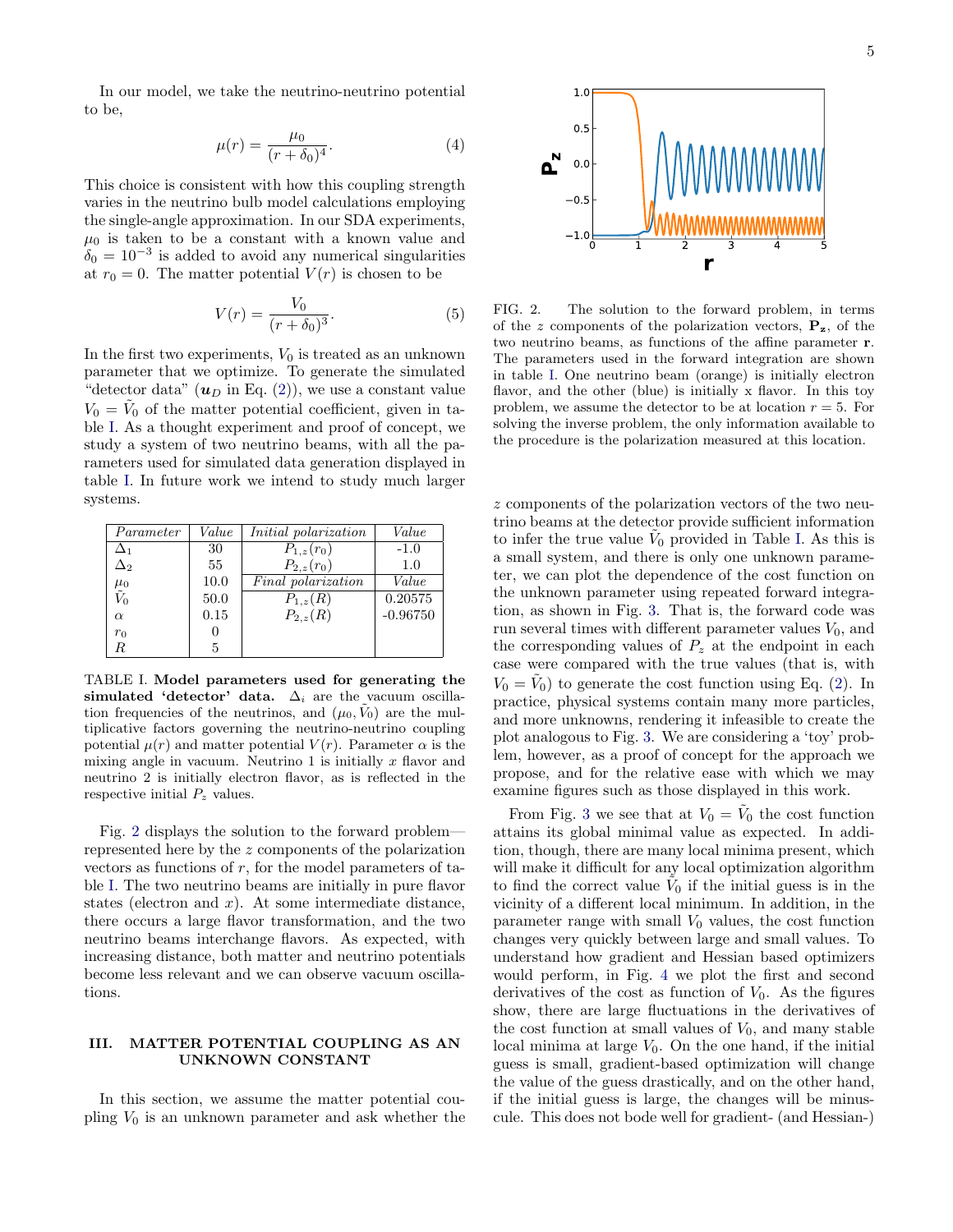

<span id="page-5-1"></span>FIG. 3. Cost function dependence on the free parameter  $V_0$ , where the simulated "detector" data was obtained through forward integration using the parameter values of table [I.](#page-4-1) The global minimum is obtained at  $V_0 = V_0$  (see table [I\)](#page-4-1), but there are many local minima present. Thus, even with only a single unknown parameter, this problem presents a very difficult challenge for the optimization.



<span id="page-5-2"></span>FIG. 4. Gradient (orange) and Hessian (green) of cost function with respect to the free parameter  $\theta = V_0$ . Ideally, one expects that these derivatives will be large at locations far from the global optimum, and that they will gradually go to zero as the minimum is approached. In our setup there is a sudden transition from large oscillations to tiny ones near  $V_0 = V_0$ . For small  $V_0$ , gradient based methods will have very large parameter updates in either direction, and for large  $V_0$ the updates will be very small.

based optimization. Even with just two neutrino beams, the problem is rather complicated. Hence our choice for global optimization and the wide range of optimization algorithms that we test.

In Fig. [5](#page-5-3) we plot the cost function at the end of the iterations for each algorithm as a function of the initial guess for  $V_0$ . We sampled uniformly 100 initial values in the range [0, 400]. Not surprisingly, gradient and Hessian based algorithms have a final cost value much larger than the rest. To verify that small cost indeed translates to convergence to the global minimum, we also plot the final inferred values of the unknown parameter as function of the initial guess in Fig. [6.](#page-6-0)

<span id="page-5-5"></span><span id="page-5-4"></span>

<span id="page-5-3"></span>FIG. 5. The cost function at the final inferred values of  $V_0$ (i.e., at the end of the optimization procedure) as function of the initial guess  $V_0^{\text{initial}}$ , for each of the nine optimization algorithm. Ideally this value should be 0, and in practice, the smaller it is the better the optimization. For visual clarity, the nine algorithms are plotted in two groups [5a](#page-5-4) and [5b.](#page-5-5) In this set of experiments, the optimization procedure is instructed to regard  $V_0$  as a constant unknown parameter.

As can be seen from both figures, most gradient-based methods have difficulties in converging to the optimal value, while gradient-free methods perform rather well. In particular, with the Jacobian/Hessian based methods like IPOPT and NTR, the final inferred value of  $V_0$  is positively correlated with the initial guess, suggesting that the optimization procedure simply finds a local minimum close to the initial guess. This outcome agrees with expectations laid out by Figs. [3](#page-5-1) and [4.](#page-5-2) In addition, the combination of a global (MLSL) and local method (MMA) seems successful.

# <span id="page-5-0"></span>IV. MATTER POTENTIAL COUPLING AS AN UNSPECIFIED FUNCTION OF POSITION

In the calculations presented in this section, we treat the numerator in Eq.  $(5)$ ,  $V_0$ , as a function of the affine parameter r. Note that the simulated "detector data"  $(u_D)$  used is identical to the data used in the previous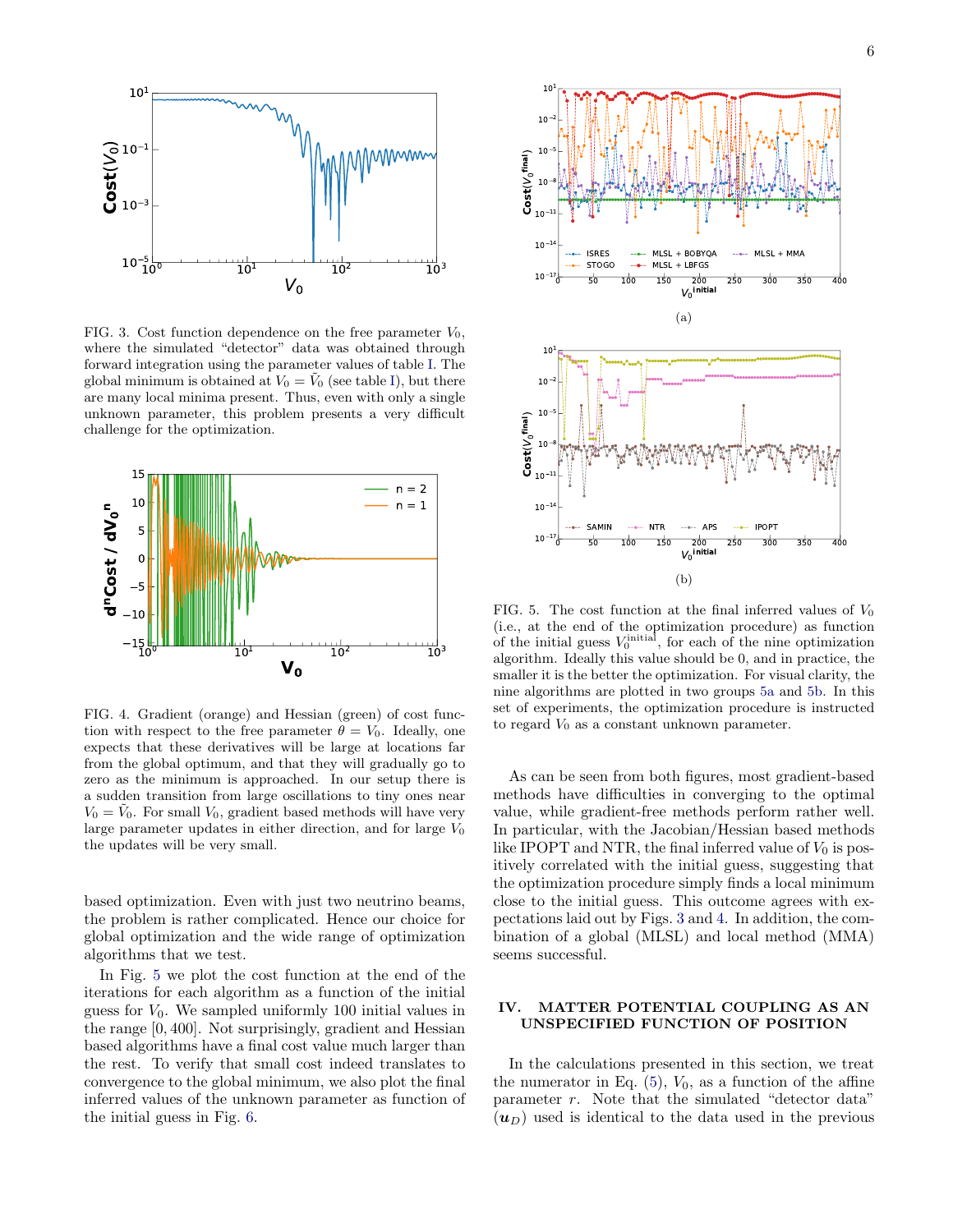

<span id="page-6-0"></span>FIG. 6. The final inferred value of  $V_0$  as function of the initial guess  $V_0^{\text{initial}}$ , for each optimization algorithms. For a converged optimization this value should be  $\tilde{V}_0 = 50$ , independent of the initial guess (see table [I\)](#page-4-1). These results are for the same set of experiments as those in Fig. [5.](#page-5-3)

section. That is, it was generated using a constant matter potential coefficient  $V_0$ . Instead of selecting a specific functional form for this dependence, we represent the numerator by a two-layer feed-forward neural network,  $V_0(r) = |\mathcal{N}_{\mathcal{A}}(\boldsymbol{\theta}, r)|$ . Each layer has five neurons. The first layer has a hyperbolic tangent activation function, and the second is linear; for a total of 16 parameters denoted by  $\theta$ . The depth, width, and activation functions of the neural architecture are hyper parameters. We choose these hyper parameters strictly, as our goal here is to merely explore whether a neural architecture can provide us with reasonable estimates for  $V_0$ and the architecture chosen can represent a wide range of functions. Since only positive values are physically meaningful, the matter coupling parameter is taken to be the absolute value of the output of the neural architecture. We opted to perform global optimization in the range  $\pm 10^3$  for each of the parameters. For each method we sampled uniformly 40 initial parameter sets for each optimization.

In Fig. [7](#page-6-1) we show the maximal, minimal and average values of the cost function at the end of the each optimization procedure. APS stands out from the rest: it performs quite well for all initial guesses and provides overall small cost values. While NTR achieves a nearzero cost value for a particular initial guess, its results are quite spread and have a strong dependence on initial conditions. Generally, dependence on the initial guess is to be expected. If a guess happens to be close to the optimal result, one would expect the optimization procedure to produce a final cost value close to zero. On the other hand, if the initial guess is quite far from the optimal value, the optimization might converge to local minimal nearby. An additional complication arises from the possibility of degeneracies as the number of unknown parameters increases. "Degeneracies" here refers to the



<span id="page-6-1"></span>FIG. 7. The minimum, maximum and average values of the cost function at the final values of  $\theta$  (i.e., at the end of the optimization procedure), for each optimization algorithm. Ideally, all these three values should be 0. The spread shows how dependent the optimization algorithms are on the initial guess of the unknown parameters. In this set of experiments, the optimization procedure treats  $V_0$  as a generic function, encoded in terms of a two-layer feed-forward neural network, that depends on unknown parameters  $\theta$ .

possibility of multiple solutions  $|\mathcal{N}_{\mathcal{A}}(\boldsymbol{\theta}, r)|$  that yield the same values of  $P_z(r)$  at the endpoint.

To illustrate the behavior behind this remark, we plot the numerator  $|\mathcal{N}_{\mathcal{A}}(\boldsymbol{\theta}, r)|$  for each method using the parameters that produced the smallest cost value in Fig. [8.](#page-6-2) A priori, we know that a constant function of  $r$ , namely  $V_0(r) = V_0$ , is one possible optimal solution.



<span id="page-6-2"></span>FIG. 8. Optimal matter potential coupling  $V_0$  found by each method as function of the affine parameter  $r$ . Some algorithms find the coupling to be a constant close to the value in table [I,](#page-4-1) while others show sharp matter profile changes. This shows that various matter profiles, despite being quite different, lead to very similar values of the polarization zcomponents detected at  $r = 5$ . This is for the same set of experiments described in the caption of Fig. [7.](#page-6-1)

As the plot shows, both ISRES and IPOPT converge to a constant function close to  $\tilde{V}_0$ . APS shows a sharp transition from a region of high density to the optimal  $V_0$ . A rather interesting result is displayed by NTR, where the matter density profile experiences two sharp transitions and yet the cost value is small ( $\approx 10^{-18}$ ). Other methods that display sharp transitions are MLSL+LFBGS and SAMIN, which perform slightly better than ISRES. In fact, many methods show sharp changes in the matter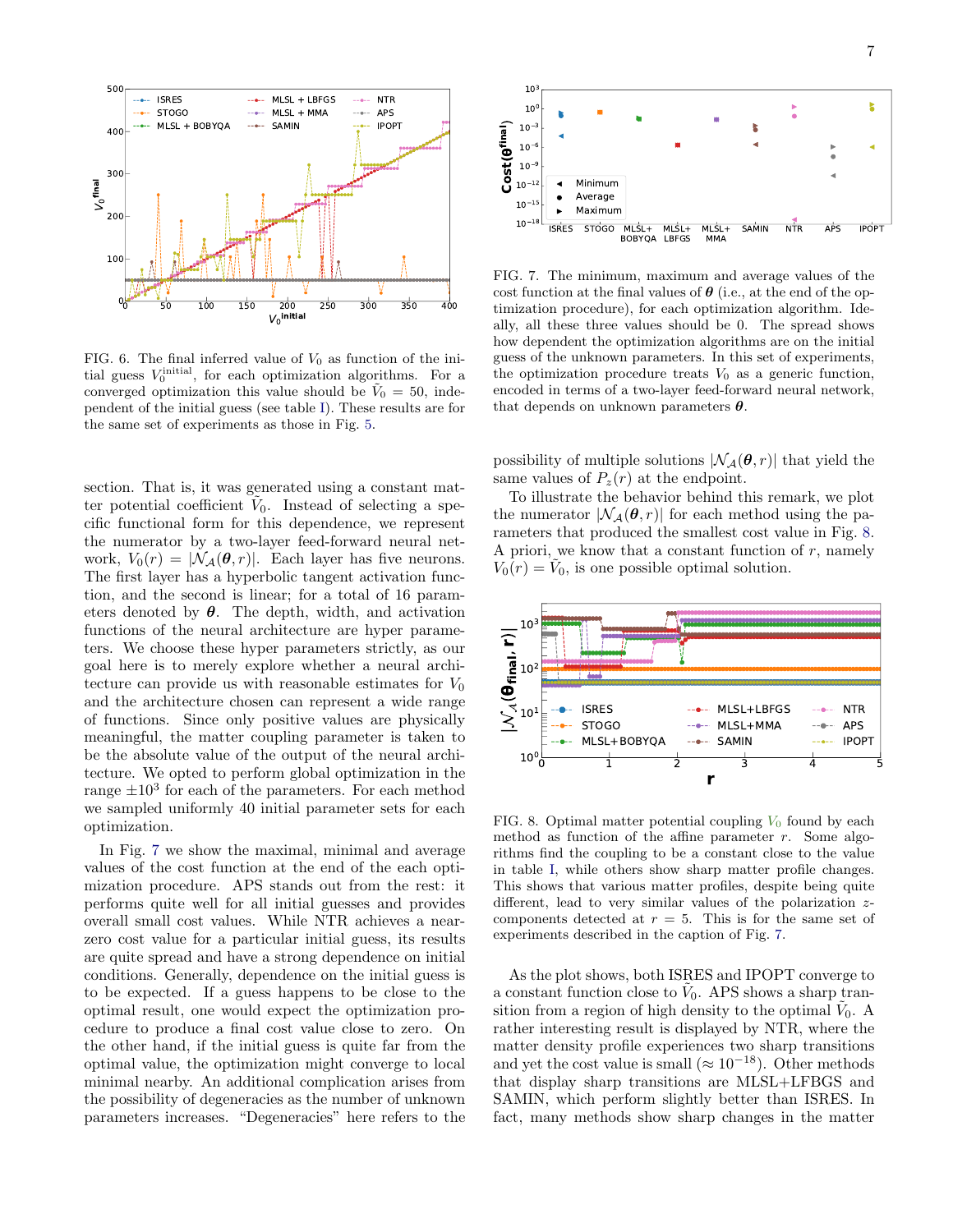profile. For the model chosen, the matter density profile is inversely proportional to  $r^3$ , so the sharp changes in the numerator amount to small changes in the profile itself. In an actual core-collapse supernova environment, such sharp transitions may represent, for instance, a dense matter outflow in a lower density background, or alternatively the presence of a shock during the supernova explosion. In this manner, allowing for a variable numerator represented by the neural architecture can lead us to discovering other possible matter profiles consistent with the same detector measurement.

# <span id="page-7-0"></span>V. PARTIALLY UNSPECIFIED INITIAL CONDITIONS

In this section we study the influence of initial conditions on the inference of the neutrino flavor composition at the detector. As an illustration, we assume that Neutrino 1, which in the original setup was taken to be initially in the  $x$  flavor, decouples earlier and can potentially oscillate in flavor before the second neutrino is emitted. By assuming the matter and neutrino potentials of table [I,](#page-4-1) and given detector measurements at  $R = 5$  in Fig. [2](#page-4-2) (i.e., the same simulated detector data as in the previous experiments), we investigate whether we can infer the initial polarization of this neutrino. The initial flavor polarization is normalized, so it can expressed by two free parameters, the azimuthal and polar angles in flavor space; that is,  $u_0^{(1)} = {\cos(\theta_{1_A})\sin(\theta_{1_P})}, \sin(\theta_{1_A})\sin(\theta_{1_P}), \cos(\theta_{1_P})},$ where  $\theta_{1_A} \in [0, 2\pi], \ \theta_{1_P} \in [0, \pi]$ . Here,  $\boldsymbol{\theta} = \{\theta_{1_A}, \theta_{1_P}\}$  are the unknown parameters to optimize. As we assume coherent evolution, the polarization is normalized throughout the evolution.

In Fig. [9](#page-7-1) we plot the cost function dependence on these two parameters. Given that the second neutrino is initially of electron flavor, the optimal value for the first neutrino is to be an x flavor (i.e.,  $P_z = -1$ , or equivalently,  $\theta_{1_P} = \pi$ , as the figure confirms. In addition, we can see that the polar angle plays a major role in determining the value of the cost function. The figure shows the cost value decrease as the polar angle changes from 0 to  $\pi$ , which is the optimal value. There is also minor dependence on the azimuthal angle for a fixed polar angle. Overall, this is to be expected, as for  $\theta_{1_P} = \pi$ , the neutrino is x flavor regardless of  $\theta_{1_A}$ .

We have performed 100 optimization experiments with different initial guesses of  $\theta$ , from a uniform grid of initial values within the allowed range. The statistics for the final values are summarized in table [II.](#page-7-2) APS and MLSL + BOBQYA reach the optimal value of  $\theta_{1_P}$  for most of the initial guesses, as shown by the tiny variances in the table. Many other algorithms (ISRES, MLSL  $+$ MMA, SAMIN, IPOPT) converge quite close to the optimal value and have small variances. All methods converge to large values of the azimuthal angle. To understand this behavior, we computed the gradients of the



<span id="page-7-1"></span>FIG. 9. Dependence of the cost function,  $Cost(\theta_{1_P}, \theta_{1_A})$ , on the initial orientation in flavor space of the polarization vector of the first neutrino. There is a relatively strong dependence on the polar angle,  $\theta_{1P}$ , and weak dependence on the azimuthal angle,  $\theta_{1_A}$ . This is an indication of degeneracy in parameter space. Here, the matter potential was taken to be a known constant  $\tilde{V}_0$  (see table [I\)](#page-4-1), and only the initial angles  $\theta_{1_P}$  and  $\theta_{1_A}$  were varied. The simulated "detector" data was generated by using  $P_{1,z} = -1$  as the starting point of the forward integration.

| Method          | $(\mu_{\theta_P}, \mu_{\theta_A})/\pi$ | $(\sigma_{\theta_P},\sigma_{\theta_A})/\pi$ |
|-----------------|----------------------------------------|---------------------------------------------|
| <b>ISRES</b>    | (0.996, 1.05)                          | (0.001, 0.57)                               |
| <b>STOGO</b>    | (0.87, 1.52)                           | $(\approx 0, \approx 0)$                    |
| $MLSL + BOBQYA$ | (1.0, 1.4)                             | $(\approx 0, \approx 0)$                    |
| $MLSL + LBFGS$  | (0.484, 1.0)                           | (0.31, 0.64)                                |
| $MLSL + MMA$    | (0.997, 1.011)                         | $(0.00013, \approx 0)$                      |
| <b>SAMIN</b>    | (0.997, 0.996)                         | (0.002, 0.615)                              |
| NTR.            | (0.47, 0.98)                           | (0.31, 0.65)                                |
| <b>APS</b>      | (1.0, 1.0)                             | $(\approx 0, 0.9)$                          |
| <b>IPOPT</b>    | (0.9, 1.1)                             | (0.2, 0.4)                                  |
| Optimal Values  | $(1, -)$                               | (O,                                         |

<span id="page-7-2"></span>TABLE II. Sample average and standard deviation of the inferred angles in flavor space, for the initial polarization of the first neutrino at the end of the each optimization procedure. The optimal values shown at the end of the table; there is no preferred azimuthal angle. In this set of experiments, the matter coupling parameter  $V_0$  is taken to be a known constant, and the initial polar and azimuthal angles,  $\theta_{1_P}$  and  $\theta_{1_A}$ , of the polarization vector of the first neutrino are regarded as being unknown parameters that the optimization procedure is tasked with inferring.

cost function and found one major gradient flow toward  $\theta_{1_P} = \pi$ , as expected. We also found a rather small flow toward  $\theta_{1_A} = 2\pi$ . But interestingly, the average inferred values of the azimuthal angle seem to be clustering around  $\pi$  rather than  $2\pi$ . This is an unexpected result, and a priori hard to guess, as one would need to solve to the flavor evolution equations for all initial conditions to notice this secondary flow.

In Fig. [10](#page-8-2) we display the maximal, minimal and average cost value obtained from each method. APS and MLSL + BOBQYA result in small cost values for all initial guesses, in agreement with table [II.](#page-7-2) Most methods do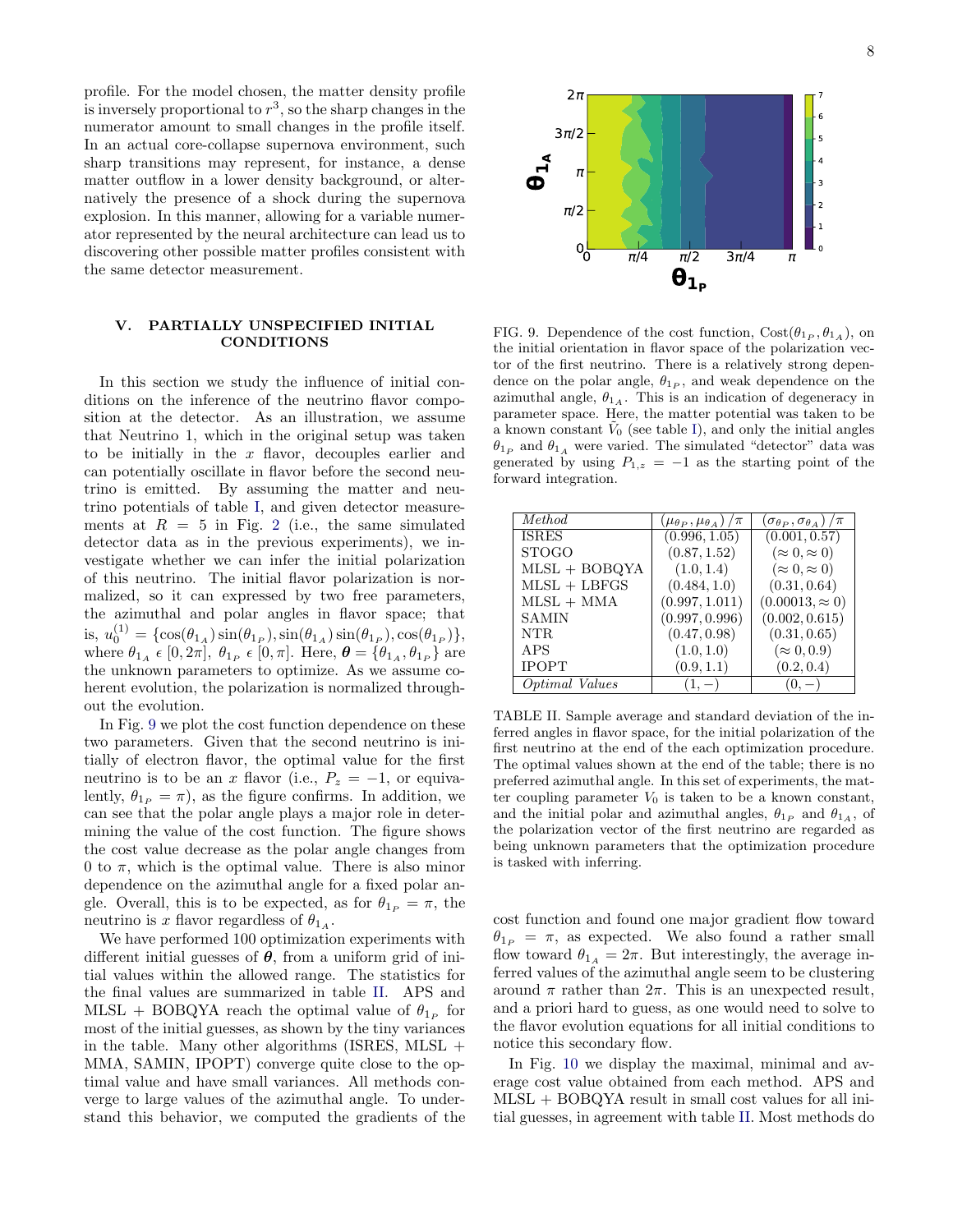

<span id="page-8-2"></span>FIG. 10. The minimum, maximum and average values of the cost function at the final values of  $\theta$  (i.e., at the end of the optimization procedure), for each optimization algorithm. Ideally, all these three values should be 0. For each algorithm, the spread of cost function values shows how dependent the optimization algorithms are on the initial guess of the unknown parameters. These results are for the set of experiments described in the caption of table [II,](#page-7-2) where the unknown parameters to be optimized are  $\boldsymbol{\theta} = {\theta_1}_P, \theta_1$ .

not show any spread in the final values of the cost function, apart from APS and IPOPT. In these two cases, for some initial conditions, the methods achieve very low cost function values.

### <span id="page-8-0"></span>VI. COMPLETELY UNSPECIFIED INITIAL CONDITIONS

In this section, we make no assumptions about the initial polarizations. Instead, given the detector data generated by the parameters in table [I,](#page-4-1) we optimize the cost function for the azimuthal and polar angles in flavor space for both neutrinos. We pick 5 uniformly-spaced values for each of the 4 angles for a total of 625 experiments for each optimization method. These are initial guesses of the angles in flavor space.

As Fig. [11](#page-8-3) shows, most methods converge to suboptimal solutions. There is convergence for initial conditions close to optimal values, but this does not happen for initial guesses farther away. APS is the only method that performs well for all initial guesses. On the hand, STOGO does not provide a small cost value even for initial guesses close to the optimal one.

As an additional check, in table [III](#page-9-1) we summarize the statistics for the final values obtained from each method for each of the two neutrinos. The sample standard deviation shown is an additional indication of the dependence on the initial guess. Ideally, this deviation should be zero as the methods should converge to the optimal value regardless of the initial guess for the unknown parameter, but this is not the case in practice.

As the tables show, most methods tend toward a large polar angle for the first neutrino and a small value for the second one. In other words, most methods expect the first neutrino to be mostly  $x$  flavor and the second to be

<span id="page-8-3"></span>FIG. 11. The minimum, maximum and average values of the cost function at the final values of  $\theta$  (i.e., at the end of the optimization procedure), for each optimization algorithm. Ideally, all these three values should be 0. For each algorithm, the spread of cost function values shows how dependent the optimization algorithms are on the initial guess of the unknown parameters. These results are for the set of experiments where the matter coupling parameter is taken to be a known constant, and the unknown parameters to be optimized are the polar and azimuthal angles of both the initial neutrino polarization vectors, i.e.,  $\boldsymbol{\theta} = {\theta_1}_P, \theta_1_A, \theta_2_P, \theta_2_A$ .

mostly electron flavor. This result indicates that, for the two neutrino beam system, the final polarization values can provide information on initial conditions, under the assumption that we know the matter density profile. In addition, we have identified APS as a method that works quite well in understanding the initial flavor composition of the system.

### <span id="page-8-1"></span>VII. FURTHER CONSIDERATIONS

In this section we ponder on further complications one may encounter when performing inference on the detector data. As the APS method was the most successful one in the various experimental setups, the additional experiments and computations performed here will focus on this method for illustration.

# A. Using inference to select theoretical models consistent with detector data

In section [IV](#page-5-0) we consider the matter potential coupling to be a generic function of radius. This is different from the setup used to generate the detector data which has a constant coupling  $V_0$ . The constant coupling is a special case for this section, and indeed, some of the optimization methods converge to it. When the detector data will be available to the community, one can not know for certain whether the theoretical model employed captures all the relevant aspects of neutrino flavor oscillations emitted from compact objects, and more probably, there will be more then one model to consider. To simulate this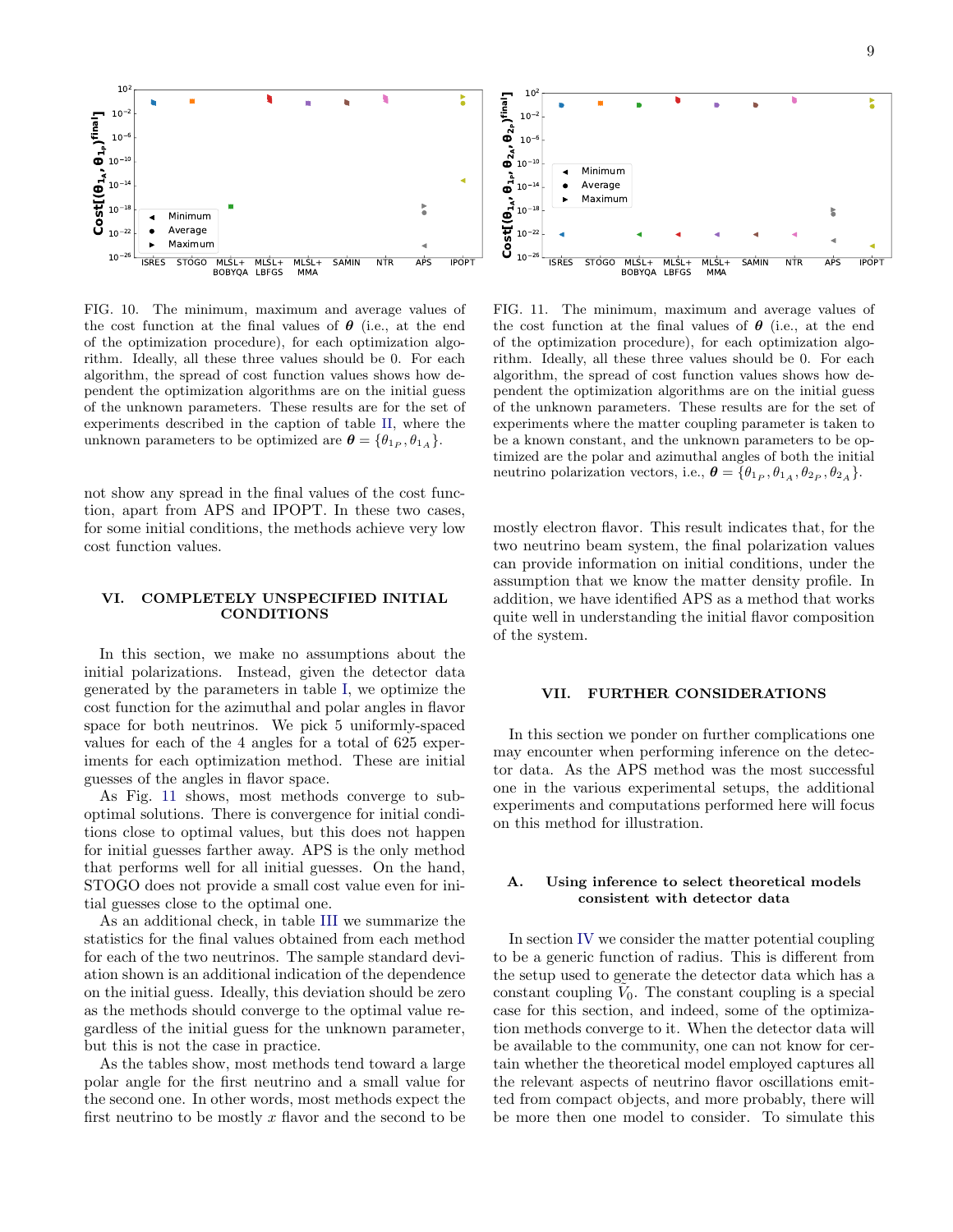| Method          | $\mu_{\theta^{(1)}} , \mu_{\theta^{(1)}}$ | $\sigma_{\theta_{\alpha}^{(1)}}, \sigma_{\theta_{\alpha}^{(1)}}$ |
|-----------------|-------------------------------------------|------------------------------------------------------------------|
| <b>ISRES</b>    | (0.89, 0.98)                              | (0.07, 0.53)                                                     |
| <b>STOGO</b>    | (0.73, 1.0)                               | $(\approx 0, \approx 0)$                                         |
| $MLSL + BOBQYA$ | (0.81, 1.88)                              | (0.04, 0.27)                                                     |
| $MLSL + LBFGS$  | (0.5, 1.0)                                | (0.35, 0.71)                                                     |
| $MLSL + MMA$    | (0.81, 0.14)                              | (0.21, 0.04)                                                     |
| <b>SAMIN</b>    | (0.87, 0.99)                              | (0.07, 0.59)                                                     |
| NTR.            | (0.5, 1.0)                                | (0.5, 1.0)                                                       |
| APS             | (1.0, 1.04)                               | $(\approx 0, 0.54)$                                              |
| <b>IPOPT</b>    | (0.45, 0.89)                              | (0.26, 0.57)                                                     |
| Optimal Values  |                                           |                                                                  |

(a) Inferred angles for neutrino 1

| Method          | /π<br>$\mu_{\theta_{1}^{(2)}}, \mu_{\theta_{1}^{(2)}}$ | $\sigma_{\theta_{\rm D}^{(2)}}, \sigma_{\theta_{\rm A}^{(2)}}$ |
|-----------------|--------------------------------------------------------|----------------------------------------------------------------|
| <b>ISRES</b>    | (0.17, 0.98)                                           | (0.10, 0.53)                                                   |
| <b>STOGO</b>    | (0.43, 0.99)                                           | $(\approx 0, \approx 0)$                                       |
| $MLSL + BOBQYA$ | (0.15, 0.18)                                           | (0.03, 0.26)                                                   |
| $MLSL + LBFGS$  | (0.5, 1.0)                                             | (0.35, 0.71)                                                   |
| $MLSL + MMA$    | (0.21, 0.33)                                           | (0.04, 0.22)                                                   |
| <b>SAMIN</b>    | (0.19, 1.0)                                            | (0.07, 0.59)                                                   |
| NTR.            | (0.35, 0.71)                                           | (0.35, 0.71)                                                   |
| <b>APS</b>      | $(\approx 0, 1.03)$                                    | $(\approx 0, 0.64)$                                            |
| <b>IPOPT</b>    | (0.19, 0.89)                                           | (0.21, 0.59)                                                   |
| Optimal Values  |                                                        |                                                                |

<span id="page-9-1"></span>(b) Inferred angles for neutrino 2

TABLE III. Sample average and standard deviation of the inferred angles in flavor space, for the initial polarization vectors of the two neutrinos at the end of the each optimization procedure. The optimal values shown at the end of the table; there is no preferred azimuthal angle. These results are for the set of experiments described in the caption of Fig. [11.](#page-8-3)

scenario, for the detector data generated based on table [I,](#page-4-1) we remove the neutrino self-interaction from Eq. [3](#page-3-0) and optimize for the matter coupling potential  $V_0$ . In Fig. [12](#page-9-2) we simultaneously plot the final inferred value of  $V_0$  by the APS method, and its cost value, as function of the initial guess. To obtain this plots we used a grid of 500 uniform initial guesses in the range [0, 1000] and 1000 optimization iterations were employed per initial value. As the plot shows, there is no convergence to a global minimum, and the smallest cost value obtained is about five orders of magnitude higher than the one found by the same optimization method is Sec. [III.](#page-4-0) These are indications of how poorly the current model performs in reproducing the detector data. One could expect such differences to be used in discerning among the various proposed models when a detection is made.

### B. Inclusion of experimental uncertainties

A second point that merits consideration is the inclusion of experimental uncertainties in inference. The results presented here can be interpreted as maximum likelihood estimates obtained from using the central value of measured neutrino polarization vectors. Assuming the



<span id="page-9-2"></span>FIG. 12. The final inferred value of  $V_0$  (green) with the APS optimization method, and its corresponding cost value (red), as function of the initial guess  $V_0^{\text{initial}}$ . In this experiment, the optimization procedure was given a model with the neutrinoneutrino coupling  $\mu_0 = 0$ , even though the simulated "detector" data was generated using a model with  $\mu_0 = 10$ . The lack of a global convergence and the relatively high values of the cost function are indications that the model with  $\mu_0 = 0$ does not properly reproduce the detector measurements.

measurement error to be tiny one can approximate,

$$
\frac{\triangle \text{Cost}}{\triangle V_0} \approx \frac{\partial \text{Cost}}{\partial V_0},\tag{6}
$$

and estimate the error in the inferred value of  $V_0$ . In the rare event the optimal solution is found,  $\frac{\partial \text{Cost}}{\partial V_0} = 0$ , and the local gradient provides no useful information in estimating uncertainties. In practice, the optimization procedure converges close to the optimal solutions so local gradients are non-vanishing. However, detection errors may be small but not tiny and the outlined procedure might not provide robust estimates. Determining parameter uncertainties is, indeed, a rather complicated task and the presence of multiple minima with a cost value very close to the global optimum could lead to situations in which a small uncertainty in measurement could lead to large uncertainties in the parameter estimation. This is why one would need to probe large regions of parameter space through Monte Carlo sampling to properly represent uncertainties. When there is some information on the parameters of the model under consideration, one could perform a Bayesian analysis. These directions deserve to treated in depth and are outside the scope of this work. We plan to pursue them in the future.

#### <span id="page-9-0"></span>VIII. CONCLUSION

We have combined recent developments in deep learning with data assimilation, to examine what information is contained within a detected neutrino signal regarding complex astrophysical environments such as supernovae.

By recasting the differential equations of our model as layers of a neural architecture, we accomplish two things.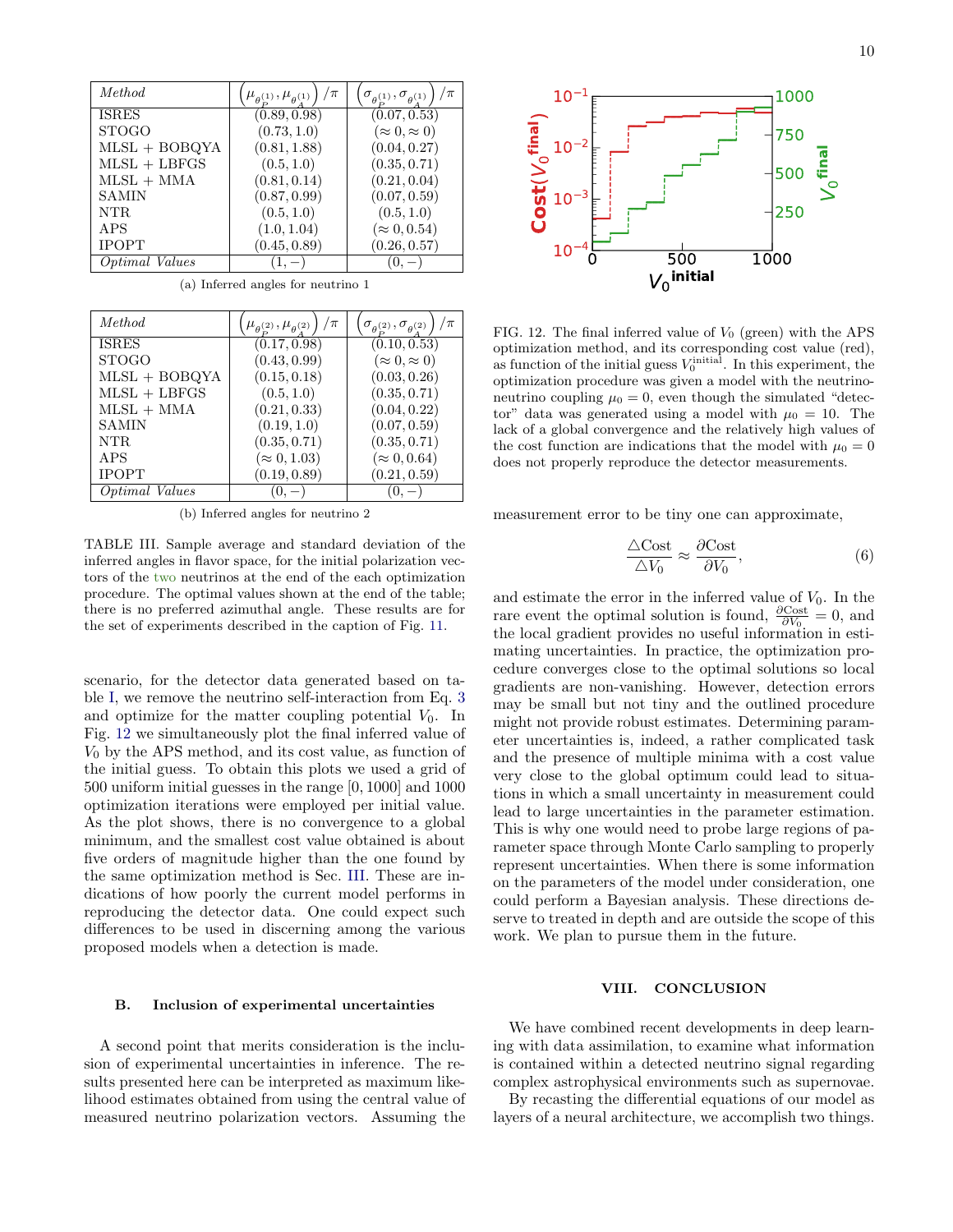11

Firstly, we automatically satisfy physical constraints for the problem under investigation. Secondly, we demonstrate a model framework in which domain discretization is absent. This framework has allowed us to focus on the prediction error (that is, the cost function), by eliminating any free parameters associated with the grid resulting from domain discretization.

In addition, we have tested nine optimization algorithms that cover a wide range of techniques, and we have identified the "Adaptive Particle Swarm Algorithm" (APS) as best suited for our purposes in this paper. This algorithm, through its four evolutionary stages, is able to move out of local minima and thus has a high chance of finding a global minimum.

The study conducted here has focused on a small system, primarily as a first testing ground for our framework. We expect the computational complexity to inevitably increase with larger systems, and many degeneracies to be present in the parameter space. Thus, when the particle number is greatly increased, we might combine evolutionary algorithms such as APS for a wide parameter search, with a follow-up gradient- and Hessianbased method such as IPOPT as a secondary search within smaller optimal regions that are found by the first search. We might also need to transition to distributed ordinary differential equation solvers, which can take advantage of computer clusters.

We intend to maintain a level of modeling complexity lower than that of three dimensional supernovae simulations (which take months for a single run to complete), and provide a computational service that is complementary to simulations and can function as a bridge to earthbased neutrino detection. A more realistic setting, however, would require more than one affine parameter: temporal, in addition to spatial evolution. We may need to make away with rotational symmetry, leading to three affine spatial parameters. In this case, a combined approach, with the grid discretization of previous work applied to the spatial dimensions, and the new framework developed here applied to the temporal parameter, might prove useful.

#### ACKNOWLEDGMENTS

We thank Anthony Mezzacappa for the useful discussions. GMF acknowledges NSF Grant No. PHY-1914242 at UCSD. ER, AVP, and GMF acknowledge the NSF N3AS Physics Frontier Center, NSF Grant No. PHY-2020275, and the Heising-Simons Foundation (2017-228). EA acknowledges an Institutional Support for Research and Creativity grant from New York Institute of Technology. Additionally, GMF acknowledges Department of Energy Scientific Discovery through Advanced Computing (SciDAC-4) grant register No. SN60152 (award number de-sc0018297). The work of AVP was also supported in part by the U.S. Department of Energy under contract number DE-AC02-76SF00515. The authors acknowledge

the Minnesota Supercomputing Institute (MSI) at the University of Minnesota for providing resources that contributed to the research results reported within this paper. See http://www.msi.umn.edu. In addition, HSL, a collection of Fortran codes for large scale scientific computation was used in conjunction with IPOPT. See http://www.hsl.rl.ac.uk.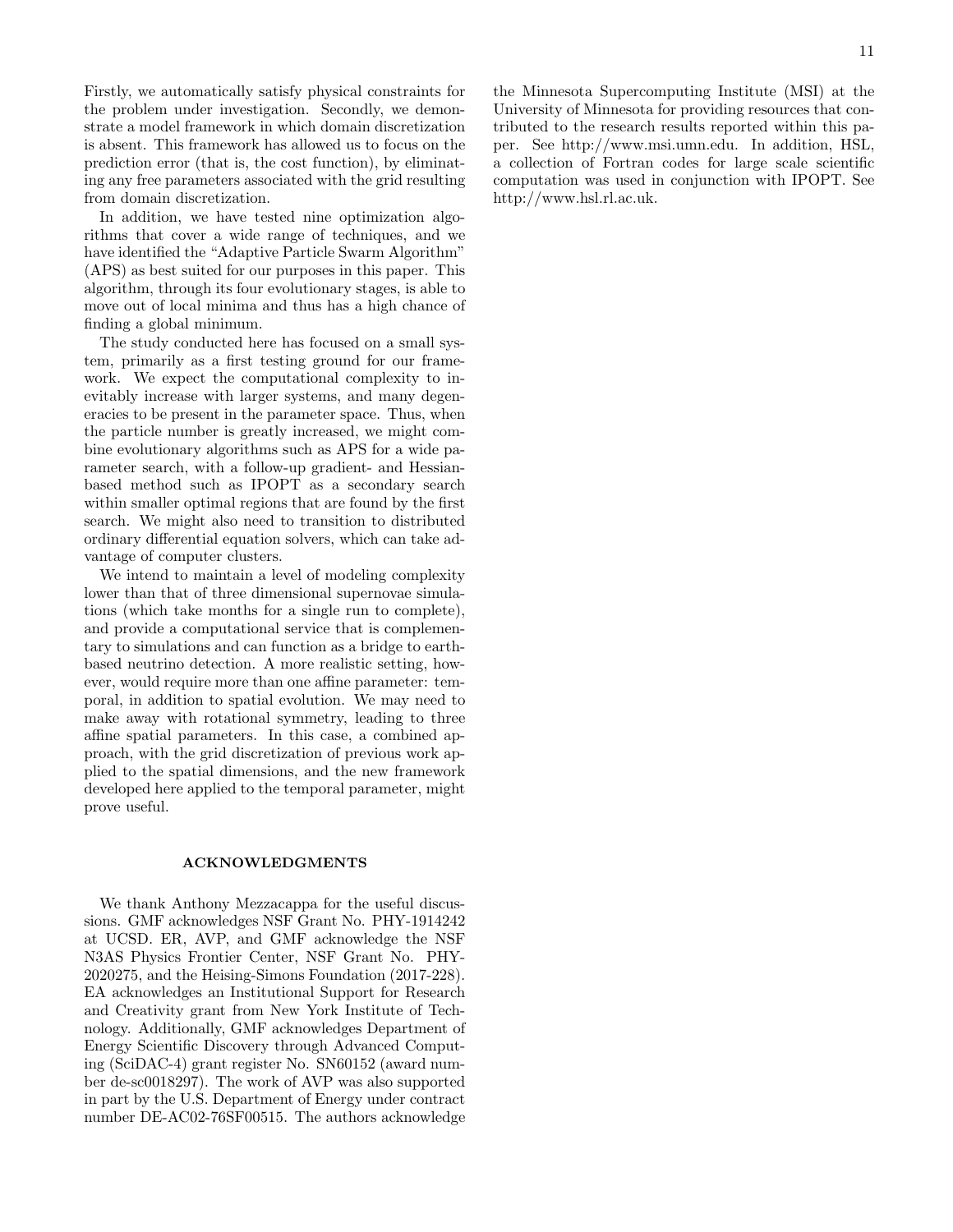- <span id="page-11-0"></span>[1] A Burrows, "Neutrinos from supernova explosions," [An](http://dx.doi.org/ 10.1146/annurev.ns.40.120190.001145)[nual Review of Nuclear and Particle Science](http://dx.doi.org/ 10.1146/annurev.ns.40.120190.001145) 40, 181–212 [\(1990\).](http://dx.doi.org/ 10.1146/annurev.ns.40.120190.001145)
- [2] Alessandro Mirizzi, Irene Tamborra, Hans-Thomas Janka, Ninetta Saviano, Kate Scholberg, Robert Bollig, Lorenz Hudepohl, and Sovan Chakraborty, "Supernova Neutrinos: Production, Oscillations and Detection," [Riv.](http://dx.doi.org/10.1393/ncr/i2016-10120-8) Nuovo Cim. 39[, 1–112 \(2016\).](http://dx.doi.org/10.1393/ncr/i2016-10120-8)
- [3] Gabriel Martínez-Pinedo, Tobias Fischer, Karlheinz Langanke, Andreas Lohs, Andre Sieverding, and Meng-Ru Wu, "Neutrinos and their impact on core-collapse supernova nucleosynthesis," in [Handbook of Supernovae](http://dx.doi.org/ 10.1007/978-3-319-21846-5_78), edited by Athem W. Alsabti and Paul Murdin (Springer International Publishing, Cham, 2017) pp. 1805–1841.
- <span id="page-11-1"></span>[4] B. Müller, "Neutrino emission as diagnostics of corecollapse supernovae," [Annual Review of Nuclear and Par](http://dx.doi.org/ 10.1146/annurev-nucl-101918-023434)ticle Science 69[, 253–278 \(2019\).](http://dx.doi.org/ 10.1146/annurev-nucl-101918-023434)
- <span id="page-11-2"></span>[5] Huaiyu Duan, George M. Fuller, J Carlson, and Yong-Zhong Qian, "Simulation of Coherent Non-Linear Neutrino Flavor Transformation in the Supernova Environment. 1. Correlated Neutrino Trajectories," [Phys. Rev.](http://dx.doi.org/ 10.1103/PhysRevD.74.105014) D 74[, 105014 \(2006\),](http://dx.doi.org/ 10.1103/PhysRevD.74.105014) [arXiv:astro-ph/0606616.](http://arxiv.org/abs/astro-ph/0606616)
- [6] Huaiyu Duan, George M. Fuller, and Yong-Zhong Qian, "Collective neutrino flavor transformation in supernovae," Phys. Rev. D 74[, 123004 \(2006\),](http://dx.doi.org/ 10.1103/PhysRevD.74.123004) [arXiv:astro](http://arxiv.org/abs/astro-ph/0511275)[ph/0511275.](http://arxiv.org/abs/astro-ph/0511275)
- [7] Huaiyu Duan, George M. Fuller, J. Carlson, and Yong-Zhong Qian, "Coherent Development of Neutrino Flavor in the Supernova Environment," [Phys. Rev. Lett.](http://dx.doi.org/ 10.1103/PhysRevLett.97.241101) 97, [241101 \(2006\),](http://dx.doi.org/ 10.1103/PhysRevLett.97.241101) [arXiv:astro-ph/0608050.](http://arxiv.org/abs/astro-ph/0608050)
- [8] Steen Hannestad, Georg G. Raffelt, Gunter Sigl, and Yvonne Y.Y. Wong, "Self-induced conversion in dense neutrino gases: Pendulum in flavour space," [Phys. Rev.](http://dx.doi.org/ 10.1103/PhysRevD.74.105010) D 74[, 105010 \(2006\),](http://dx.doi.org/ 10.1103/PhysRevD.74.105010) [Erratum: Phys.Rev.D 76, 029901 (2007)], [arXiv:astro-ph/0608695.](http://arxiv.org/abs/astro-ph/0608695)
- [9] Georg G. Raffelt and Alexei Yu. Smirnov, "Self-induced spectral splits in supernova neutrino fluxes," [Phys. Rev.](http://dx.doi.org/10.1103/PhysRevD.76.081301) D 76[, 081301 \(2007\),](http://dx.doi.org/10.1103/PhysRevD.76.081301) [Erratum: Phys.Rev.D 77, 029903 (2008)], [arXiv:0705.1830 \[hep-ph\].](http://arxiv.org/abs/0705.1830)
- [10] Georg G. Raffelt and Alexei Yu. Smirnov, "Adiabaticity and spectral splits in collective neutrino transformations," Phys. Rev. D 76[, 125008 \(2007\),](http://dx.doi.org/10.1103/PhysRevD.76.125008) [arXiv:0709.4641](http://arxiv.org/abs/0709.4641) [\[hep-ph\].](http://arxiv.org/abs/0709.4641)
- [11] Basudeb Dasgupta and Amol Dighe, "Collective threeflavor oscillations of supernova neutrinos," [Phys. Rev. D](http://dx.doi.org/ 10.1103/PhysRevD.77.113002) 77[, 113002 \(2008\),](http://dx.doi.org/ 10.1103/PhysRevD.77.113002) [arXiv:0712.3798 \[hep-ph\].](http://arxiv.org/abs/0712.3798)
- [12] Lucas Johns and George M. Fuller, "Strange mechanics of the neutrino flavor pendulum," [Phys. Rev. D](http://dx.doi.org/ 10.1103/PhysRevD.97.023020) 97, 023020 [\(2018\),](http://dx.doi.org/ 10.1103/PhysRevD.97.023020) [arXiv:1709.00518 \[hep-ph\].](http://arxiv.org/abs/1709.00518)
- [13] John F. Cherry, J. Carlson, Alexander Friedland, George M. Fuller, and Alexey Vlasenko, "Halo Modification of a Supernova Neutronization Neutrino Burst," Phys. Rev. D 87[, 085037 \(2013\),](http://dx.doi.org/ 10.1103/PhysRevD.87.085037) [arXiv:1302.1159 \[astro](http://arxiv.org/abs/1302.1159)[ph.HE\].](http://arxiv.org/abs/1302.1159)
- [14] Masamichi Zaizen, John F. Cherry, Tomoya Takiwaki, Shunsaku Horiuchi, Kei Kotake, Hideyuki Umeda, and Takashi Yoshida, "Neutrino halo effect on collective neutrino oscillation in iron core-collapse supernova model of a 9.6  $M_{\odot}$  star," JCAP 06[, 011 \(2020\),](http://dx.doi.org/ 10.1088/1475-7516/2020/06/011) [arXiv:1908.10594](http://arxiv.org/abs/1908.10594) [\[astro-ph.HE\].](http://arxiv.org/abs/1908.10594)
- [15] Huaiyu Duan and James P Kneller, "Neutrino flavour

transformation in supernovae," [J. Phys. G](http://dx.doi.org/ 10.1088/0954-3899/36/11/113201) 36, 113201 [\(2009\),](http://dx.doi.org/ 10.1088/0954-3899/36/11/113201) [arXiv:0904.0974 \[astro-ph.HE\].](http://arxiv.org/abs/0904.0974)

- [16] Huaiyu Duan, George M. Fuller, and Yong-Zhong Qian, "Collective Neutrino Oscillations," [Ann. Rev. Nucl. Part.](http://dx.doi.org/ 10.1146/annurev.nucl.012809.104524) Sci. 60[, 569–594 \(2010\),](http://dx.doi.org/ 10.1146/annurev.nucl.012809.104524) [arXiv:1001.2799 \[hep-ph\].](http://arxiv.org/abs/1001.2799)
- [17] Alessandro Mirizzi, Irene Tamborra, Hans-Thomas Janka, Ninetta Saviano, Kate Scholberg, Robert Bollig, Lorenz Hudepohl, and Sovan Chakraborty, "Supernova Neutrinos: Production, Oscillations and Detection," [Riv.](http://dx.doi.org/10.1393/ncr/i2016-10120-8) Nuovo Cim. 39[, 1–112 \(2016\),](http://dx.doi.org/10.1393/ncr/i2016-10120-8) [arXiv:1508.00785 \[astro](http://arxiv.org/abs/1508.00785)[ph.HE\].](http://arxiv.org/abs/1508.00785)
- <span id="page-11-3"></span>[18] Sovan Chakraborty, Rasmus Hansen, Ignacio Izaguirre, and Georg Raffelt, "Collective neutrino flavor conversion: Recent developments," [Nucl. Phys. B](http://dx.doi.org/ 10.1016/j.nuclphysb.2016.02.012) 908, 366–381 [\(2016\),](http://dx.doi.org/ 10.1016/j.nuclphysb.2016.02.012) [arXiv:1602.02766 \[hep-ph\].](http://arxiv.org/abs/1602.02766)
- <span id="page-11-4"></span>[19] Arka Banerjee, Amol Dighe, and Georg Raffelt, "Linearized flavor-stability analysis of dense neutrino streams," Phys. Rev. D 84[, 053013 \(2011\),](http://dx.doi.org/ 10.1103/PhysRevD.84.053013) [arXiv:1107.2308 \[hep-ph\].](http://arxiv.org/abs/1107.2308)
- [20] Georg Raffelt, Srdjan Sarikas, and David de Sousa Seixas, "Axial Symmetry Breaking in Self-Induced Flavor Conversion of Supernova Neutrino Fluxes," [Phys. Rev. Lett.](http://dx.doi.org/10.1103/PhysRevLett.111.091101) 111, 091101 (2013), [Erratum: Phys.Rev.Lett. 113, 239903 (2014)], [arXiv:1305.7140](http://arxiv.org/abs/1305.7140) [\[hep-ph\].](http://arxiv.org/abs/1305.7140)
- [21] Sovan Chakraborty and Alessandro Mirizzi, "Multiazimuthal-angle instability for different supernova neutrino fluxes," Phys. Rev. D 90[, 033004 \(2014\),](http://dx.doi.org/10.1103/PhysRevD.90.033004) [arXiv:1308.5255 \[hep-ph\].](http://arxiv.org/abs/1308.5255)
- [22] Huaiyu Duan and Shashank Shalgar, "Flavor instabilities in the neutrino line model," [Phys. Lett. B](http://dx.doi.org/ 10.1016/j.physletb.2015.05.057) 747, 139–143 [\(2015\),](http://dx.doi.org/ 10.1016/j.physletb.2015.05.057) [arXiv:1412.7097 \[hep-ph\].](http://arxiv.org/abs/1412.7097)
- [23] Sajad Abbar and Huaiyu Duan, "Neutrino flavor instabilities in a time-dependent supernova model," [Physics](http://dx.doi.org/ 10.1016/j.physletb.2015.10.019) Letters B 751[, 43–47 \(2015\),](http://dx.doi.org/ 10.1016/j.physletb.2015.10.019) [arXiv:1509.01538 \[astro](http://arxiv.org/abs/1509.01538)[ph.HE\].](http://arxiv.org/abs/1509.01538)
- [24] S. Chakraborty, R. S. Hansen, I. Izaguirre, and G. G. Raffelt, "Self-induced flavor conversion of supernova neutrinos on small scales," JCAP 2016[, 028 \(2016\),](http://dx.doi.org/10.1088/1475-7516/2016/01/028) [arXiv:1507.07569 \[hep-ph\].](http://arxiv.org/abs/1507.07569)
- [25] R. F. Sawyer, "Multiangle instability in dense neutrino systems," Phys. Rev. D 79[, 105003 \(2009\),](http://dx.doi.org/ 10.1103/PhysRevD.79.105003) [arXiv:0803.4319 \[astro-ph\].](http://arxiv.org/abs/0803.4319)
- [26] R. F. Sawyer, "Neutrino Cloud Instabilities Just above the Neutrino Sphere of a Supernova," [Phys. Rev. Lett.](http://dx.doi.org/10.1103/PhysRevLett.116.081101) 116[, 081101 \(2016\),](http://dx.doi.org/10.1103/PhysRevLett.116.081101) [arXiv:1509.03323 \[astro-ph.HE\].](http://arxiv.org/abs/1509.03323)
- [27] Basudeb Dasgupta and Alessandro Mirizzi, "Temporal instability enables neutrino flavor conversions deep inside supernovae," Phys. Rev. D 92[, 125030 \(2015\),](http://dx.doi.org/10.1103/PhysRevD.92.125030) [arXiv:1509.03171 \[hep-ph\].](http://arxiv.org/abs/1509.03171)
- [28] Ignacio Izaguirre, Georg Raffelt, and Irene Tamborra, "Fast Pairwise Conversion of Supernova Neutrinos: A Dispersion-Relation Approach," [Phys. Rev. Lett.](http://dx.doi.org/10.1103/PhysRevLett.118.021101) 118, [021101 \(2017\),](http://dx.doi.org/10.1103/PhysRevLett.118.021101) [arXiv:1610.01612 \[hep-ph\].](http://arxiv.org/abs/1610.01612)
- [29] Basudeb Dasgupta, Alessandro Mirizzi, and Manibrata Sen, "Fast neutrino flavor conversions near the supernova core with realistic flavor-dependent angular distributions," JCAP 02[, 019 \(2017\),](http://dx.doi.org/10.1088/1475-7516/2017/02/019) [arXiv:1609.00528 \[hep](http://arxiv.org/abs/1609.00528)[ph\].](http://arxiv.org/abs/1609.00528)
- [30] Francesco Capozzi, Basudeb Dasgupta, Eligio Lisi, Antonio Marrone, and Alessandro Mirizzi, "Fast flavor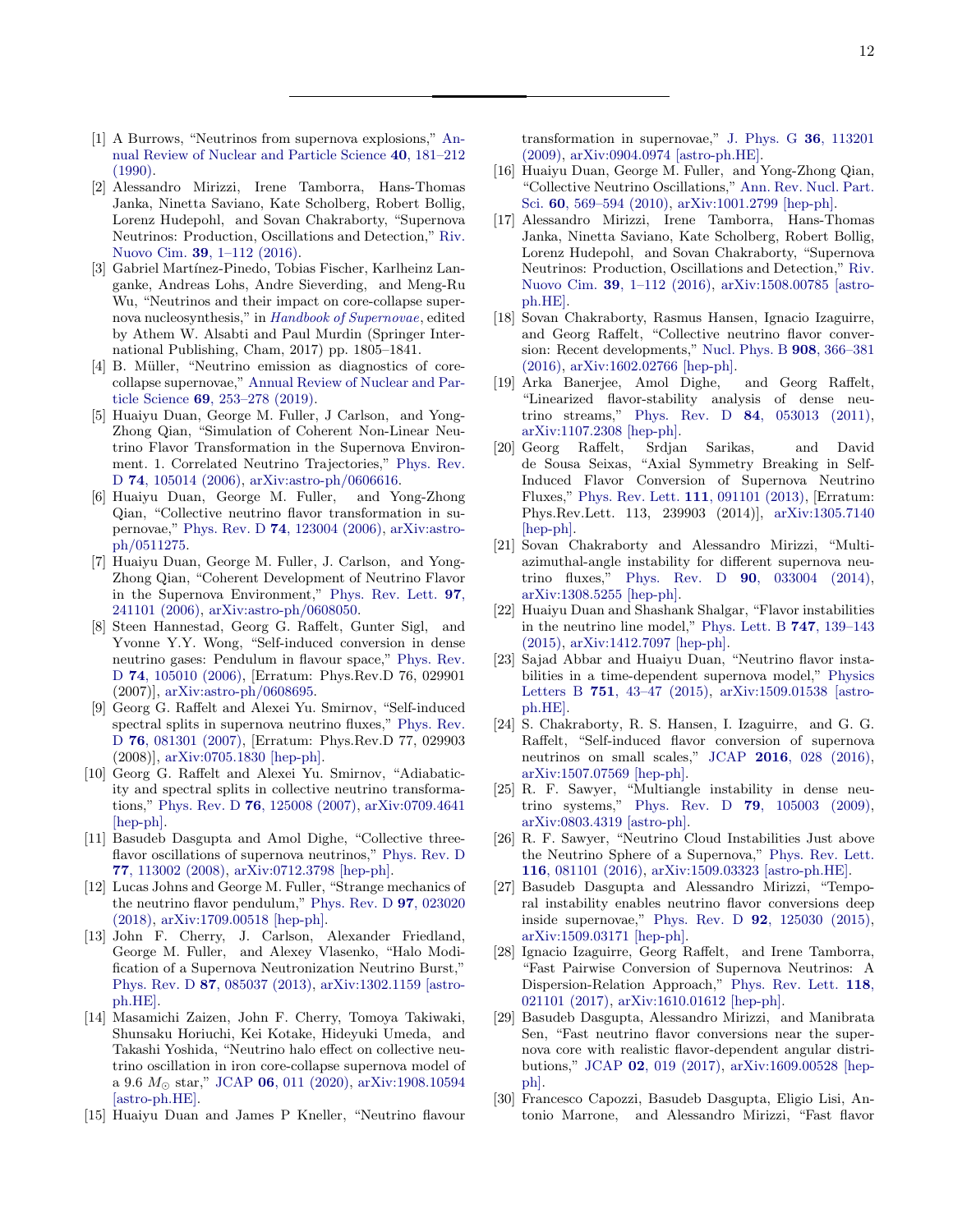conversions of supernova neutrinos: Classifying instabilities via dispersion relations," [Phys. Rev. D](http://dx.doi.org/ 10.1103/PhysRevD.96.043016) 96, 043016 [\(2017\),](http://dx.doi.org/ 10.1103/PhysRevD.96.043016) [arXiv:1706.03360 \[hep-ph\].](http://arxiv.org/abs/1706.03360)

- [31] Basudeb Dasgupta and Manibrata Sen, "Fast neutrino flavor conversion as oscillations in a quartic potential," Phys. Rev. D 97[, 023017 \(2018\),](http://dx.doi.org/10.1103/PhysRevD.97.023017) [arXiv:1709.08671 \[hep](http://arxiv.org/abs/1709.08671)[ph\].](http://arxiv.org/abs/1709.08671)
- [32] Sajad Abbar and Maria Cristina Volpe, "On fast neutrino flavor conversion modes in the nonlinear regime," [Physics](http://dx.doi.org/10.1016/j.physletb.2019.02.002) Letters B 790[, 545–550 \(2019\),](http://dx.doi.org/10.1016/j.physletb.2019.02.002) [arXiv:1811.04215 \[astro](http://arxiv.org/abs/1811.04215)[ph.HE\].](http://arxiv.org/abs/1811.04215)
- [33] Shashank Shalgar and Irene Tamborra, "On the Occurrence of Crossings between the Angular Distributions of Electron Neutrinos and Antineutrinos in the Supernova Core," [Astrophys. J.](http://dx.doi.org/10.3847/1538-4357/ab38ba) 883, 80 (2019), [arXiv:1904.07236](http://arxiv.org/abs/1904.07236) [\[astro-ph.HE\].](http://arxiv.org/abs/1904.07236)
- [34] Francesco Capozzi, Basudeb Dasgupta, Alessandro Mirizzi, Manibrata Sen, and Günter Sigl, "Collisional Triggering of Fast Flavor Conversions of Supernova Neutrinos," [Phys. Rev. Lett.](http://dx.doi.org/10.1103/PhysRevLett.122.091101) 122, 091101 (2019), [arXiv:1808.06618 \[hep-ph\].](http://arxiv.org/abs/1808.06618)
- [35] Milad Delfan Azari, Shoichi Yamada, Taiki Morinaga, Wakana Iwakami, Hirotada Okawa, Hiroki Nagakura, and Kohsuke Sumiyoshi, "Linear analysis of fast-pairwise collective neutrino oscillations in core-collapse supernovae based on the results of Boltzmann simulations," Phys. Rev. D 99[, 103011 \(2019\),](http://dx.doi.org/10.1103/PhysRevD.99.103011) [arXiv:1902.07467 \[astro](http://arxiv.org/abs/1902.07467)[ph.HE\].](http://arxiv.org/abs/1902.07467)
- [36] Hiroki Nagakura, Taiki Morinaga, Chinami Kato, and Shoichi Yamada, "Fast-pairwise Collective Neutrino Oscillations Associated with Asymmetric Neutrino Emissions in Core-collapse Supernovae," [Astrophys. J.](http://dx.doi.org/ 10.3847/1538-4357/ab4cf2) 886, [139 \(2019\),](http://dx.doi.org/ 10.3847/1538-4357/ab4cf2) [arXiv:1910.04288 \[astro-ph.HE\].](http://arxiv.org/abs/1910.04288)
- [37] Lucas Johns, Hiroki Nagakura, George M. Fuller, and Adam Burrows, "Neutrino oscillations in supernovae: angular moments and fast instabilities," [Phys. Rev. D](http://dx.doi.org/10.1103/PhysRevD.101.043009) 101, [043009 \(2020\),](http://dx.doi.org/10.1103/PhysRevD.101.043009) [arXiv:1910.05682 \[hep-ph\].](http://arxiv.org/abs/1910.05682)
- [38] Madhurima Chakraborty and Sovan Chakraborty, "Three flavor neutrino conversions in supernovae: slow & fast instabilities," JCAP  $01$ ,  $005$   $(2020)$ , [arXiv:1909.10420 \[hep-ph\].](http://arxiv.org/abs/1909.10420)
- [39] Taiki Morinaga and Shoichi Yamada, "Linear stability analysis of collective neutrino oscillations without spurious modes," Phys. Rev. D 97[, 023024 \(2018\),](http://dx.doi.org/10.1103/PhysRevD.97.023024) [arXiv:1803.05913 \[hep-ph\].](http://arxiv.org/abs/1803.05913)
- [40] Sajad Abbar, Huaiyu Duan, Kohsuke Sumiyoshi, Tomoya Takiwaki, and Maria Cristina Volpe, "On the occurrence of fast neutrino flavor conversions in multidimensional supernova models," [Phys. Rev. D](http://dx.doi.org/10.1103/PhysRevD.100.043004) 100, 043004 [\(2019\),](http://dx.doi.org/10.1103/PhysRevD.100.043004) [arXiv:1812.06883 \[astro-ph.HE\].](http://arxiv.org/abs/1812.06883)
- [41] John F. Cherry, George M. Fuller, Shunsaku Horiuchi, Kei Kotake, Tomoya Takiwaki, and Tobias Fischer, "Time of Flight and Supernova Progenitor Effects on the Neutrino Halo," (2019), [arXiv:1912.11489 \[astro-ph.HE\].](http://arxiv.org/abs/1912.11489)
- [42] Taiki Morinaga, Hiroki Nagakura, Chinami Kato, and Shoichi Yamada, "Fast neutrino-flavor conversion in the preshock region of core-collapse supernovae," [Phys. Rev.](http://dx.doi.org/10.1103/PhysRevResearch.2.012046) Res. 2[, 012046 \(2020\),](http://dx.doi.org/10.1103/PhysRevResearch.2.012046) [arXiv:1909.13131 \[astro-ph.HE\].](http://arxiv.org/abs/1909.13131)
- [43] Soumya Bhattacharyya and Basudeb Dasgupta, "Latetime behavior of fast neutrino oscillations," [Phys. Rev.](http://dx.doi.org/ 10.1103/PhysRevD.102.063018) D 102[, 063018 \(2020\),](http://dx.doi.org/ 10.1103/PhysRevD.102.063018) [arXiv:2005.00459 \[hep-ph\].](http://arxiv.org/abs/2005.00459)
- [44] Sajad Abbar, "Searching for Fast Neutrino Flavor Conversion Modes in Core-collapse Supernova Simulations," JCAP 05[, 027 \(2020\),](http://dx.doi.org/10.1088/1475-7516/2020/05/027) [arXiv:2003.00969 \[astro-ph.HE\].](http://arxiv.org/abs/2003.00969)
- <span id="page-12-0"></span>[45] Francesco Capozzi, Sajad Abbar, Robert Bollig, and H. Thomas Janka, "Fast neutrino flavor conversions in one-dimensional core-collapse supernova models with and without muon creation," (2020), [arXiv:2012.08525](http://arxiv.org/abs/2012.08525) [\[astro-ph.HE\].](http://arxiv.org/abs/2012.08525)
- <span id="page-12-1"></span>[46] Irene Tamborra and Shashank Shalgar, "New Developments in Flavor Evolution of a Dense Neutrino Gas," [\(2020\), 10.1146/annurev-nucl-102920-050505,](http://dx.doi.org/10.1146/annurev-nucl-102920-050505) [arXiv:2011.01948 \[astro-ph.HE\].](http://arxiv.org/abs/2011.01948)
- <span id="page-12-2"></span>[47] Babak Abi et al. (DUNE), "Deep Underground Neutrino Experiment (DUNE), Far Detector Technical Design Report, Volume II DUNE Physics," (2020), [arXiv:2002.03005 \[hep-ex\].](http://arxiv.org/abs/2002.03005)
- <span id="page-12-3"></span>[48] K. Abe et al. (Hyper-Kamiokande), "Hyper-Kamiokande Design Report," (2018), [arXiv:1805.04163 \[physics.ins](http://arxiv.org/abs/1805.04163)[det\].](http://arxiv.org/abs/1805.04163)
- <span id="page-12-4"></span>[49] Kaiming He, Xiangyu Zhang, Shaoqing Ren, and Jian Sun, "Deep residual learning for image recognition," in The IEEE Conference on Computer Vision and Pattern Recognition (CVPR) (2016).
- [50] Barret Zoph, Vijay Vasudevan, Jonathon Shlens, and Quoc V. Le, "Learning transferable architectures for scalable image recognition," in The IEEE Conference on Computer Vision and Pattern Recognition (CVPR) (2018).
- <span id="page-12-5"></span>[51] Boukaye Boubacar Traore, Bernard Kamsu-Foguem, and Fana Tangara, "Deep convolution neural network for image recognition," Ecol. Informatics 48, 257–268 (2018).
- <span id="page-12-6"></span>[52] Tom Young, Devamanyu Hazarika, Soujanya Poria, and Erik Cambria, "Recent trends in deep learning based natural language processing," CoRR abs/1708.02709 (2017), [1708.02709.](http://arxiv.org/abs/1708.02709)
- <span id="page-12-7"></span>[53] Daniel W. Otter, Julian R. Medina, and Jugal K. Kalita, "A survey of the usages of deep learning in natural language processing," CoRR abs/1807.10854 (2018).
- <span id="page-12-8"></span>[54] Binhua Tang, Zixiang Pan, Kang Yin, and Asif Khateeb, "Recent advances of deep learning in bioinformatics and computational biology," Frontiers in genetics 10, 214–214 (2019).
- <span id="page-12-9"></span>[55] Ryad Zemouri, Noureddine Zerhouni, and Daniel Racoceanu, "Deep learning in the biomedical applications: Recent and future status," [Applied Sciences](http://dx.doi.org/ 10.3390/app9081526) 9, 1526 (2019).
- <span id="page-12-10"></span>[56] Eve Armstrong, Amol V. Patwardhan, Lucas Johns, Chad T. Kishimoto, Henry D. I. Abarbanel, and George M. Fuller, "An optimization-based approach to calculating neutrino flavor evolution," [Phys. Rev. D](http://dx.doi.org/10.1103/PhysRevD.96.083008) 96, [083008 \(2017\).](http://dx.doi.org/10.1103/PhysRevD.96.083008)
- <span id="page-12-11"></span>[57] Eve Armstrong, Amol V. Patwardhan, Ermal Rrapaj, Sina Fallah Ardizi, and George M. Fuller, "Inference offers a metric to constrain dynamical models of neutrino flavor transformation," Phys. Rev. D 102[, 043013 \(2020\).](http://dx.doi.org/10.1103/PhysRevD.102.043013)
- <span id="page-12-12"></span>[58] Ricky T. Q. Chen, Yulia Rubanova, Jesse Bettencourt, and David K Duvenaud, "Neural ordinary differential equations," in Advances in Neural Information Processing Systems 31, edited by S. Bengio, H. Wallach, H. Larochelle, K. Grauman, N. Cesa-Bianchi, and R. Garnett (Curran Associates, Inc., 2018) pp. 6571– 6583.
- <span id="page-12-13"></span>[59] Kurt Hornik, Maxwell Stinchcombe, and Halbert White, "Multilayer feedforward networks are universal approximators," Neural Networks 2[, 359 – 366 \(1989\).](http://dx.doi.org/https://doi.org/10.1016/0893-6080(89)90020-8)
- <span id="page-12-14"></span>[60] B.D. Keister, "Numerical and Physical Stability of Supernova Neutrino Flavor Evolution," [Phys. Scripta](http://dx.doi.org/10.1088/0031-8949/90/8/088008) 90, [088008 \(2015\),](http://dx.doi.org/10.1088/0031-8949/90/8/088008) [arXiv:1408.4729 \[astro-ph.HE\].](http://arxiv.org/abs/1408.4729)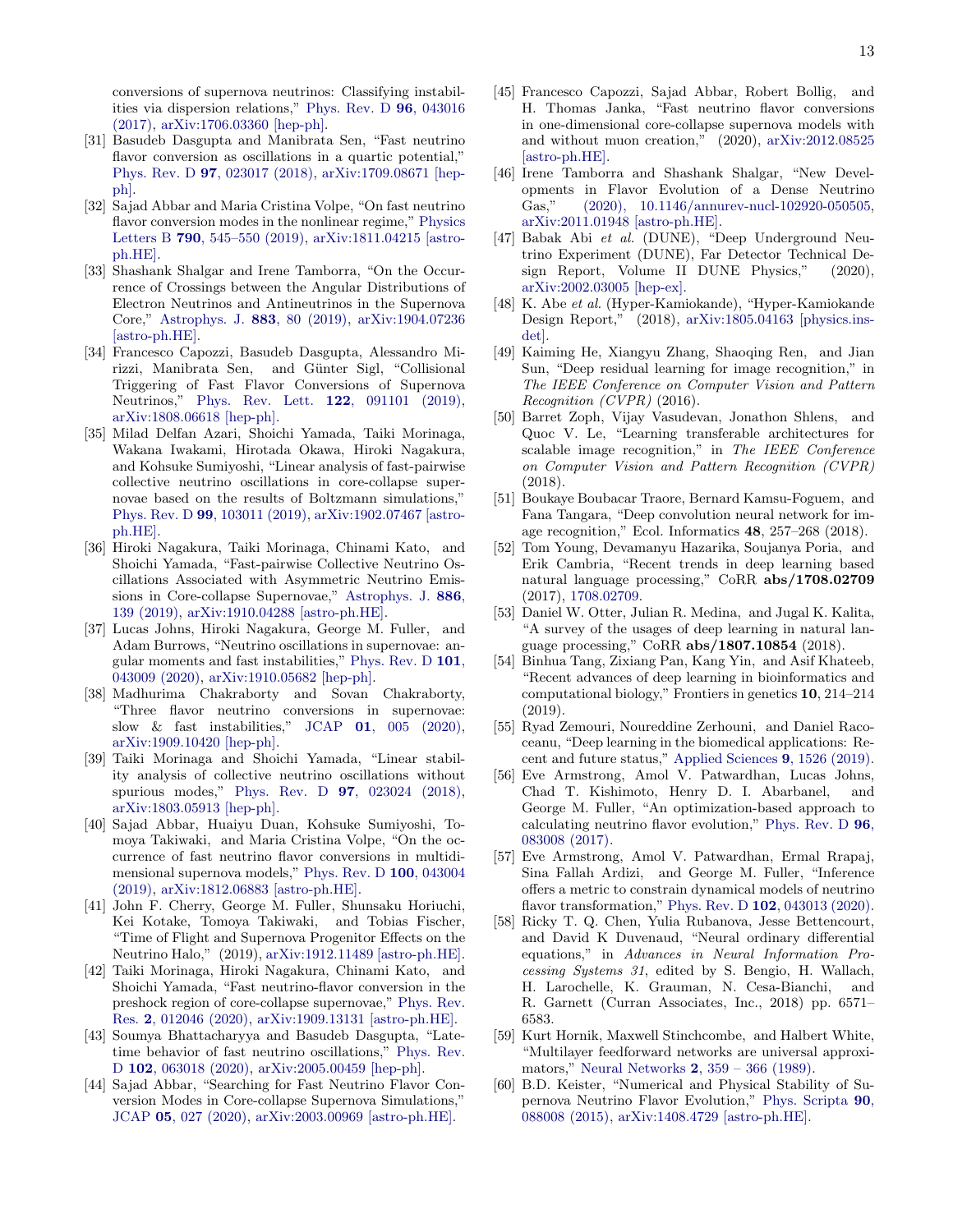- <span id="page-13-0"></span>[61] A. Tarantola, Inverse Problem Theory and Methods for Model Parameter Estimation, Other Titles in Applied Mathematics (Society for Industrial and Applied Mathematics, 2005).
- <span id="page-13-1"></span>[62] BP vanMilligen, Tribaldos, and Jiménez, "Neural network differential equation and plasma equilibrium solver." Physical review letters 75 20, 3594–3597 (1995).
- [63] I. E. Lagaris, A. Likas, and D. I. Fotiadis, "Artificial neural networks for solving ordinary and partial differential equations," IEEE Transactions on Neural Networks 9, 987–1000 (1998).
- [64] Jens Berg and Kaj Nyström, "A unified deep artificial neural network approach to partial differential equations in complex geometries," Neurocomputing 317, 28– 41 (2018).
- [65] Martin Magill, Faisal Qureshi, and Hendrick de Haan, "Neural networks trained to solve differential equations learn general representations," in Advances in Neural Information Processing Systems 31, edited by S. Bengio, H. Wallach, H. Larochelle, K. Grauman, N. Cesa-Bianchi, and R. Garnett (Curran Associates, Inc., 2018) pp. 4071–4081.
- <span id="page-13-2"></span>[66] M. Raissi, P. Perdikaris, and G.E. Karniadakis, "Physics-informed neural networks: A deep learning framework for solving forward and inverse problems involving nonlinear partial differential equations," Journal of Computational Physics 378, 686 – 707 (2019).
- <span id="page-13-3"></span>[67] Ernst Hairer and Gerhard Wanner, "Stiff differential equations solved by radau methods," Journal of Computational and Applied Mathematics  $111$ ,  $93 - 111$  (1999).
- <span id="page-13-4"></span>[68] J. Revels, M. Lubin, and T. Papamarkou, "Forward-mode automatic differentiation in Julia," [arXiv:1607.07892 \[cs.MS\] \(2016\).](https://arxiv.org/abs/1607.07892)
- <span id="page-13-5"></span>[69] Atilim Gunes Baydin, Barak A. Pearlmutter, Alexey Andreyevich Radul, and Jeffrey Mark Siskind, "Automatic differentiation in machine learning: a survey," Journal of Machine Learning Research 18, 1–43 (2018).
- <span id="page-13-6"></span>[70] Adrian Sandu, Dacian N. Daescu, and Gregory R. Carmichael, "Direct and adjoint sensitivity analysis of chemical kinetic systems with kpp: Part i—theory and software tools," Atmospheric Environment 37, 5083 – 5096 (2003).
- <span id="page-13-7"></span>[71] Yang Cao, Shengtai Li, Linda Petzold, and Radu Serban, "Adjoint sensitivity analysis for differential-algebraic equations: The adjoint dae system and its numerical solution," [SIAM Journal on Scientific Computing](http://dx.doi.org/10.1137/S1064827501380630) 24, 1076– [1089 \(2003\).](http://dx.doi.org/10.1137/S1064827501380630)
- <span id="page-13-8"></span>[72] Jeff Bezanson, Alan Edelman, Stefan Karpinski, and Viral B. Shah, "Julia: A fresh approach to numerical computing," SIAM Review 59[, 65–98 \(2017\).](http://dx.doi.org/ 10.1137/141000671)
- <span id="page-13-9"></span>[73] Christopher Rackauckas and Q Nie, "Differentialequations.jl – a performant and feature-rich ecosystem for solving differential equations in julia," Journal of Open Research Software 5, 15 (2017).
- [74] Michael Innes, Elliot Saba, Keno Fischer, Dhairya Gandhi, Marco Concetto Rudilosso, Neethu Mariya Joy, Tejan Karmali, Avik Pal, and Viral Shah, "Fashionable modelling with flux," CoRR abs/1811.01457 (2018).
- <span id="page-13-10"></span>[75] Christopher Rackauckas, Mike Innes, Yingbo Ma, Jesse Bettencourt, Lyndon White, and Vaibhav Dixit, "Diffeqflux.jl - A julia library for neural differential equations," CoRR abs/1902.02376 (2019).
- <span id="page-13-11"></span>[76] Léon Bottou, "Online algorithms and stochastic approximations," in *Online Learning and Neural Networks*,

edited by David Saad (Cambridge University Press, Cambridge, UK, 1998).

- <span id="page-13-12"></span>[77] John Duchi, Elad Hazan, and Yoram Singer, "Adaptive subgradient methods for online learning and stochastic optimization," J. Mach. Learn. Res. 12, 2121–2159 (2011).
- <span id="page-13-13"></span>[78] Diederik P Kingma and Jimmy Lei Ba, "Adam: A method for stochastic gradient descent," in ICLR: International Conference on Learning Representations (2015).
- <span id="page-13-14"></span>[79] Robert Malouf, "A comparison of algorithms for maximum entropy parameter estimation," in [Proceedings of](http://dx.doi.org/ 10.3115/1118853.1118871) [the 6th Conference on Natural Language Learning - Vol](http://dx.doi.org/ 10.3115/1118853.1118871)ume  $20$ , COLING-02 (Association for Computational Linguistics, USA, 2002) p. 1–7.
- <span id="page-13-15"></span>[80] William Goffe, Gary Ferrier, and John Rogers, "Global optimization of statistical functions with simulated annealing," Journal of Econometrics 60, 65–99 (1994).
- <span id="page-13-16"></span>[81] Goffe William L., "Simann: A global optimization algorithm using simulated annealing," Studies in Nonlinear Dynamics & Econometrics 1, 1–9 (1996).
- <span id="page-13-17"></span>[82] T. P. Runarsson and Xin Yao, "Stochastic ranking for constrained evolutionary optimization," IEEE Transactions on Evolutionary Computation 4, 284–294 (2000).
- <span id="page-13-18"></span>[83] T. P. Runarsson and Xin Yao, "Search biases in constrained evolutionary optimization," [Trans. Sys. Man](http://dx.doi.org/ 10.1109/TSMCC.2004.841906) Cyber Part C 35[, 233–243 \(2005\).](http://dx.doi.org/ 10.1109/TSMCC.2004.841906)
- <span id="page-13-19"></span>[84] John A. Nelder and Roger Mead, "A simplex method for function minimization," Computer Journal 7, 308–313 (1965).
- <span id="page-13-20"></span>[85] Z. Zhan, J. Zhang, Y. Li, and H. S. Chung, "Adaptive particle swarm optimization," IEEE Transactions on Systems, Man, and Cybernetics, Part B (Cybernetics) 39, 1362–1381 (2009).
- <span id="page-13-21"></span>[86] Andreas Wächter and Lorenz T. Biegler, "On the implementation of an interior-point filter line-search algorithm for large-scale nonlinear programming," Math. Program. 106, 25–57 (2006).
- <span id="page-13-22"></span>[87] Jorge Nocedal and Stephen J. Wright, Numerical Optimization, 2nd ed. (Springer, New York, NY, USA, 2006).
- <span id="page-13-23"></span>[88] Kaj Madsen and Julius Žilinskas, "Parallel branch-andbound attraction based methods for global optimzation," in [Stochastic and Global Optimization](http://dx.doi.org/ 10.1007/0-306-47648-7_10), edited by Gintautas Dzemyda, Vydūnas Šaltenis, and Antanas Žilinskas (Springer US, Boston, MA, 2002) pp. 175–187.
- <span id="page-13-24"></span>[89] A. H. G. Rinnooy Kan and G. T. Timmer, "Stochastic global optimization methods part i: Clustering methods," [Mathematical Programming](http://dx.doi.org/10.1007/BF02592070) 39, 27–56 (1987).
- <span id="page-13-25"></span>[90] Sergei Kucherenko and Yury Sytsko, "Application of deterministic low-discrepancy sequences in global optimization," [Computational Optimization and Applications](http://dx.doi.org/10.1007/s10589-005-4615-1) 30, [297–318 \(2005\).](http://dx.doi.org/10.1007/s10589-005-4615-1)
- <span id="page-13-26"></span>[91] M. J. D. Powell, "The bobyqa algorithm for bound constrained optimization without derivatives," technical report NA2009/06 (2009).
- <span id="page-13-27"></span>[92] Krister Svanberg, "A class of globally convergent optimization methods based on conservative convex separable approximations," SIAM Journal on Optimization 12, 555–573 (2002).
- <span id="page-13-28"></span>[93] Jorge Nocedal, "Updating quasi-newton matrices with limited storage," Mathematics of Computation 35, 773–782 (1980).
- <span id="page-13-29"></span>[94] Dong C. Liu and Jorge Nocedal, "On the limited memory bfgs method for large scale optimization," [Mathematical](http://dx.doi.org/ 10.1007/BF01589116) Programming 45[, 503–528 \(1989\).](http://dx.doi.org/ 10.1007/BF01589116)